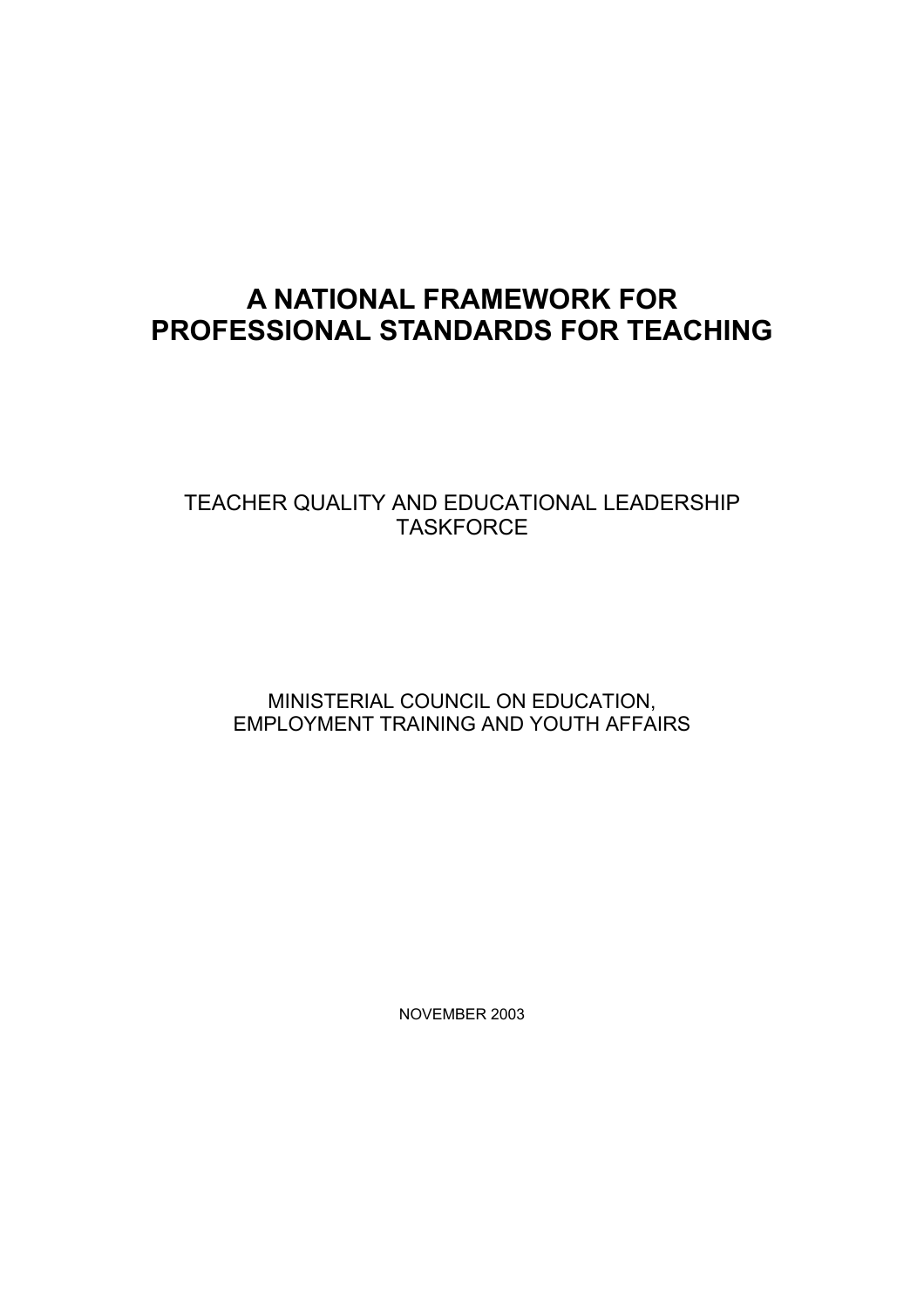© 2003 Curriculum Corporation (as the legal entity for the Ministerial Council on Education, Employment, Training and Youth Affairs (MCEETYA)).

Curriculum Corporation (as the legal entity for the Ministerial Council on Education, Employment, Training and Youth Affairs (MCEETYA) owns the copyright in this publication. This publication or any part of it may:

(a) only be used for non-profit, educational purposes provided the source is clearly acknowledged; and

(b) may not be sold or used for any other commercial purpose.

Other than as permitted above or by the *Copyright Act 1968 (Cth)*, no part of this publication may be reproduced, stored, published, performed, communicated or adapted, regardless of the form or means (electronic, photocopying or otherwise), without the prior written permission of the copyright owner.

Address inquiries regarding copyright to: MCEETYA Secretariat, PO Box 202, Carlton South, VIC 3053, Australia.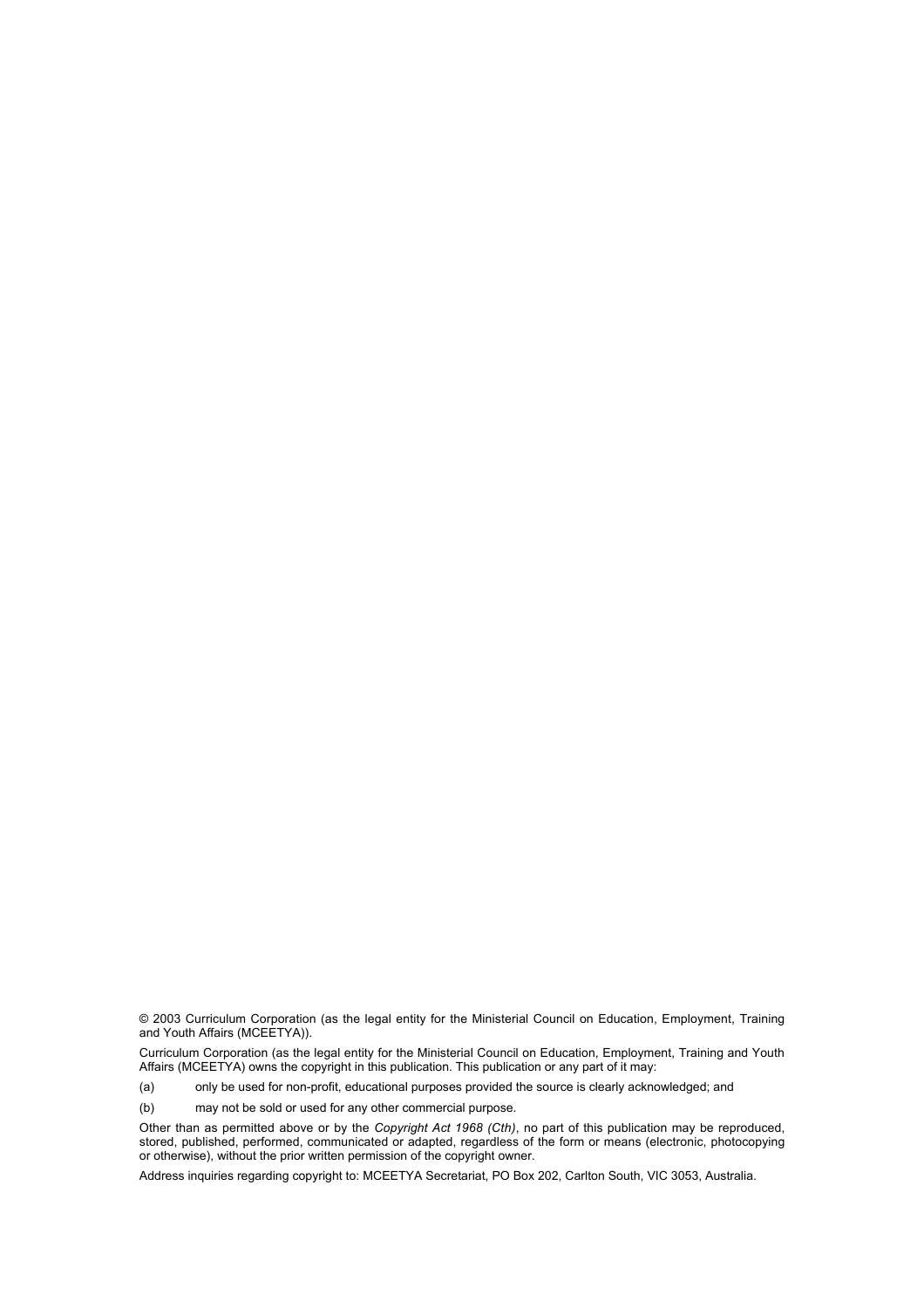# **TABLE OF CONTENTS**

| The relationship of a national framework to State and Territory and Commonwealth          |
|-------------------------------------------------------------------------------------------|
|                                                                                           |
| THE NATIONAL FRAMEWORK FOR PROFESSIONAL STANDARDS FOR TEACHING  8                         |
|                                                                                           |
| Principles underpinning the development of professional standards for teaching consistent |
|                                                                                           |
|                                                                                           |
|                                                                                           |
|                                                                                           |
| APPENDIX 1: THE DEVELOPMENT PROCESS AND CONSULTATIVE MECHANISMS  15                       |
|                                                                                           |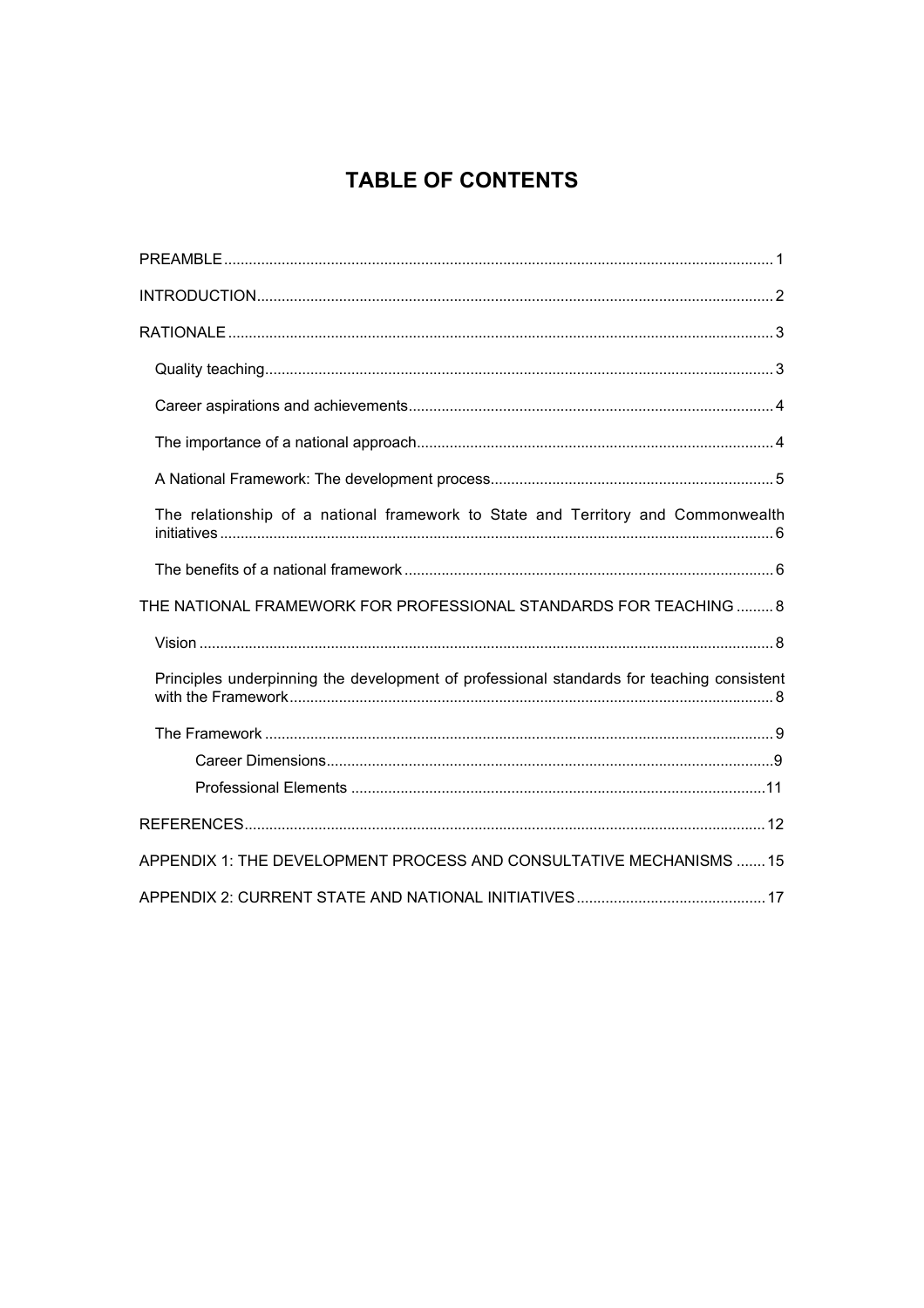# **PREAMBLE**

*The National Goals for Schooling in the 21st Century* (The Adelaide Declaration) adopted by the Ministerial Council on Education, Employment Training and Youth Affairs (MCEETYA) in 1999, was an historic commitment to improving Australian schooling within a framework of national collaboration. The Declaration acknowledges that achievement of the agreed national goals entails a commitment to collaboration for the purposes of:

- Further strengthening schools as learning communities where teachers, students and their families work in partnership with business, industry and the wider community;
- Enhancing the status and quality of the teaching profession;
- Continuing to develop curriculum and related systems of assessment, accreditation and credentialing that promote quality and are nationally recognised and valued; and,
- Increasing public confidence in school education through explicit and defensible standards that guide improvement in students' levels of educational achievement and through which the effectiveness, efficiency and equity of schooling can be measured and evaluated.

As a critical step towards the achievement of the national goals, MCEETYA established the Teacher Quality and Educational Leadership Taskforce (TQELT) in July 2001, to provide advice, among other things, on:

- Teacher preparation and ongoing development aimed at improving the quality and standard of teaching and learning; and,
- Professional standards for teachers and principals, both for entry to the profession and to meet the ongoing needs of students over time.

At the MCEETYA meeting in July 2002, Ministers considered a report from TQELT outlining the benefits of the development of a national framework for professional teaching standards. MCEETYA endorsed a recommendation that a developmental approach be adopted in relation to a national framework and TQELT was asked to provide advice regarding the structural components of quality teaching across a teacherís career. As a result of a lengthy consultation process, the *National Framework for Professional Standards for Teaching* was formulated and then considered at the July 2003 MCEETYA meeting. It received State, Territory & Federal Education Ministers' endorsement and Ministers agreed that the next step in implementing this decision was to use the National Framework to nationally align entry or graduate level standards. The significance of this endorsement by Ministers cannot be overstated and other groups such as employers and professional associations who are undertaking or will undertake work on standards for teaching need to recognise the imprimatur that the National Framework has and refer to it as a guide and key point of reference.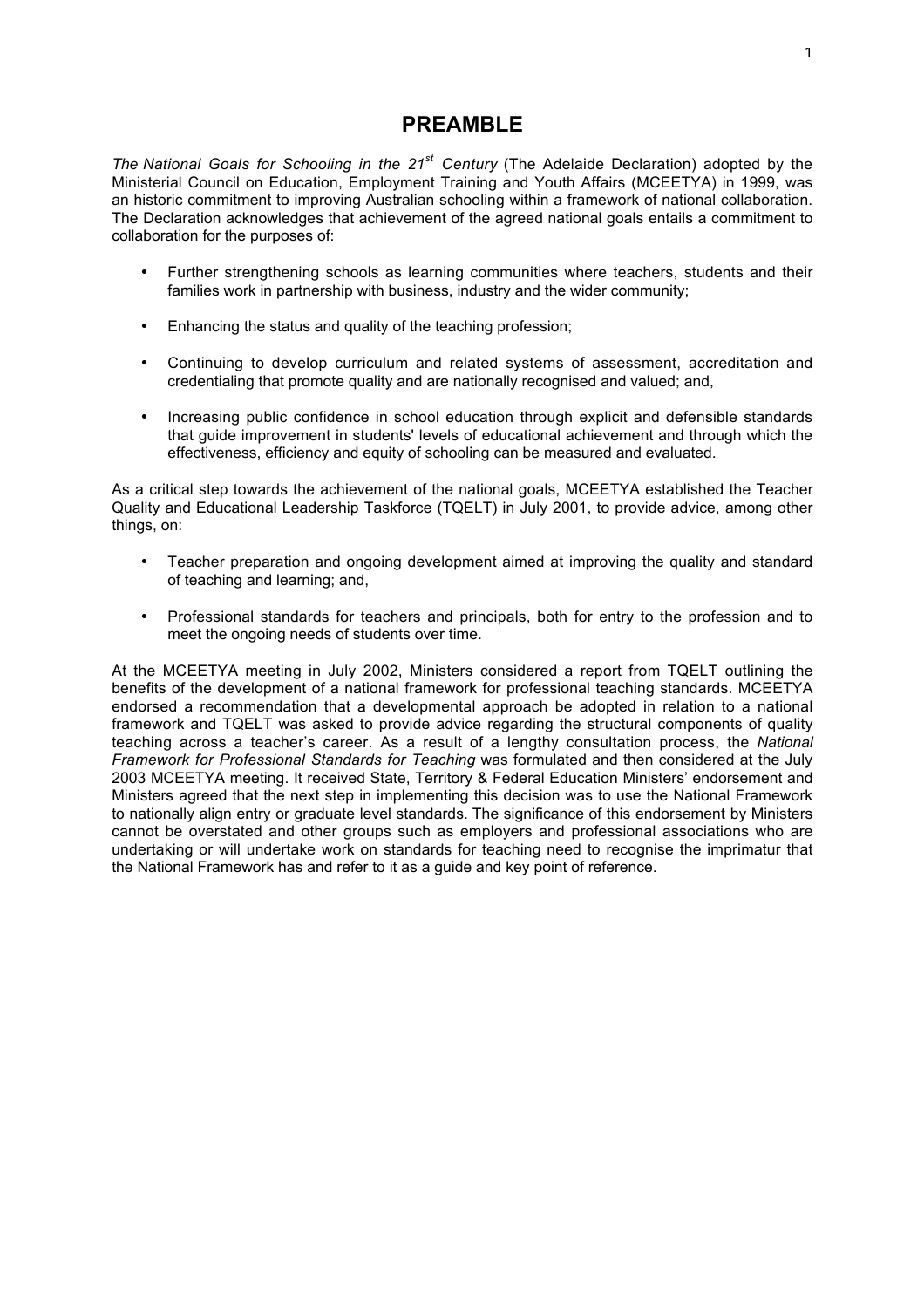# **INTRODUCTION**

This National Framework for Professional Standards for Teaching is the current response in continuing efforts to define and promote quality teaching. During the 1980s and into the 1990s, teachers and teacher educators in Australia were encouraged to understand and articulate what effective teachers do, influenced by a competency-based agenda (Louden, 2000). As part of responding to these challenges, the National Competency Framework for Beginning Teachers was developed by the National Project on the Quality of Teaching and Learning and published by the Australian Teaching Council in 1996 (National Project on the Quality of Teaching and Learning, 1996). Across the country, professional bodies, registration authorities, employing authorities and academics entered discussions about developing competences for teachersí work. However, critics argued that defining teachers' work through competencies not only deskilled teachers but also reinforced teachers' practices as reproductive of schooling rather than being transformative (e.g. Porter, Rizvi, Knight, & Lingard, 1992). The potential of competencies to fragment, technicise, and decontextualise teachers' work was highlighted (e.g. Hattam & Smyth, 1995; Louden & Wallace, 1993), as was their potential to restrict teachers' professional growth rather than transform and extend it (e.g. Whitty, 1994). Many critics were particularly concerned with a perceived emphasis on 'doing teachingí rather than ëknowing about teachingí. By the end of the 1990s in Australia, the UK and the USA, there was a shift from the discourses of *competencies* to *standards*. As explained by Reynolds (1999), the concept of standards still aims to make the basis for accreditation of practice transparent but it is a broader concept than competencies as it includes a range of factors such as values and attitudes. Further, standards refocus issues of teachersí processes, purposes and efforts rather than outcomes alone.

This current National Framework for Professional Standards for Teaching provides an architecture within which generic, specialist and subject-area specific professional standards can be developed at National, and State and Territory levels. It provides an organising structure which establishes, at a national level, the agreed foundational elements and dimensions of effective teaching. The Framework complements the National Goals for Schooling, providing an agenda for strategic action on teaching and learning policy at the national level. It provides an agreed language, utilising commonly understood terms and definitions, with which to discuss professional teaching practice at the national level. It will therefore facilitate more effective information sharing about professional teaching practice across jurisdictions and provide a source document for Commonwealth, State and Territory governments to draw upon for their own strategic purposes. The Framework also aims to enhance the effectiveness of professional discourse between teachers and schools communities both within and across their respective jurisdictions, as well as providing a common framework for professional dialogue between teachers, teacher educators, teacher organisations and associations and the public. The National Framework will provide guidance, support and recognition for ongoing professional development of teachers. It aims to improve alignment of standards for pre-service teacher education graduates across Australia and thus portability of teacher qualifications.

Professional standards for teaching describe the skills, knowledge and values for effective teaching. They capture key elements of teachers' work, reflecting their growing expertise and professional aspirations and achievements. Standards make explicit the intuitive understandings and knowledge that characterise good teaching practice and enable this to be widely shared within the profession. The National Framework for Professional Standards for Teaching provides the basis for agreement on and consistency around what constitutes quality teaching and facilitates the articulation of the knowledge, understandings, skills and values for effective teaching through development of standards at the local level. The nature and content of standards developed and implemented at the local level will vary according to the purpose for which they are being developed, and the context in which they will be utilised.

In achieving all these intentions, the National Framework provides a powerful mechanism for raising the status and standing of teachers, and a common reference point for engagement within the profession and the community.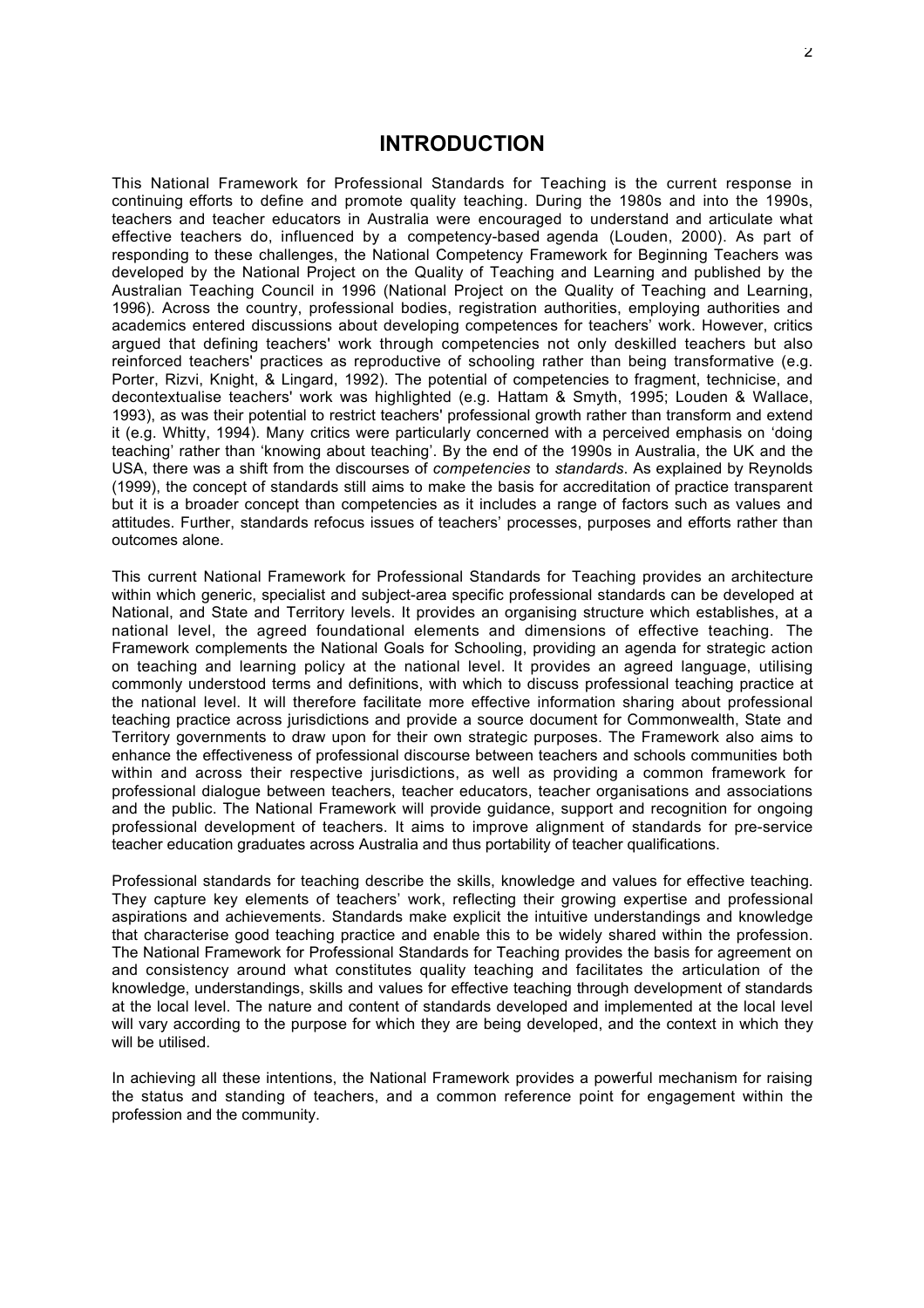# **RATIONALE**

## **Quality teaching**

A strong and effective school education system is integral to individual success, social cohesion, progress, and national prosperity. It is clear that teachers have to be more and more successful with a wide range of learners in order to prepare future citizens with the sophisticated skills needed to participate in a knowledge-based society. The sort of pedagogy needed to help students develop the ability to think critically, create, solve complex problems and master complex subject matter, is much more demanding than that needed to impart and develop routine skills. Thus teachers have to be both knowledgeable in their content areas and extremely skilful in a wide range of teaching approaches to cater for the diverse learning needs of every student.

Internationally, a growing body of research confirms teacher quality as one of the most important school factors influencing student achievement (e.g. Darling-Hammond, 2000, 2003; Santiago, 2002). Based on reviews of studies of student achievement in the United States, Darling-Hammond, LaFors, & Snyder (2001) concluded that 'teachers' qualifications – based on measures of knowledge and expertise, education, and experience  $-$  account for a larger share of the variance in students' achievement than any other single factor, including poverty, race, and parent education (p.10). In Australia, a number of studies have similarly concluded that the quality of teaching and learning is an important factor accounting for variations in school students' achievements (e.g. Cuttance, 2001; QSRLS, 2001; Rowe, 2003; Rowe, Turner, & Lane, 2002).

Thus, quality teaching is at the centre of schooling systems and school effectiveness, and recognition of the critical relationship between teachers and learners highlights the need to better define and communicate what constitutes good teaching (National Reference Group for Teacher Standards Quality and Professionalism, 2003). Likewise, specific understanding of what constitutes quality teaching is a necessary aspect of any strategic and long-term approach to ensuring the provision of quality teachers, and necessary also in ensuring a shared commitment across teacher employers, the community and all levels of government on how best to develop and support teacher quality.

Moreover, it is increasingly agreed that identifying and publicly recognising what it is that effective teachers know, do and value is an important step in enhancing the public profile and standing of the profession. Teachers often feel that their work is more complex and demanding than the community comprehends, that their status with regard to community standing has declined, and that the demands arising from their work and its complexity are increasing (e.g. Committee for the Review of Teaching and Teacher Education, 2003; Ministerial Council for Education Employment Training and Youth Affairs (MCEETYA), 2003; Senate Employment Education and Training References Committee, 1998). Articulating professional standards for teaching helps make the knowledge and capabilities of teachers explicit for those within and outside the profession, and provides means by which good teaching can be identified, rewarded and celebrated (National Reference Group for Teacher Standards Quality and Professionalism, 2003; Ramsey, 2000).

Therefore, deciding how to capture what it is that effective teachers know, do and value, is central to the development of any national framework for standards for teaching. There is a large body of relevant national and international literature which informs this, and many national and state groups have sourced this literature and worked intensively with the profession over extended periods of time to develop the professional elements associated with teachers' work in today's rapidly changing social, economic and political environment (see Appendix 2). TQELT has drawn on the work of these groups and the relevant literature, and carried out its own intensive consultation (see Appendix 1) to develop the Professional Elements of the National Framework for Professional Standards for Teaching: Professional Knowledge; Professional Practice; Professional Values; and, Professional Relationships.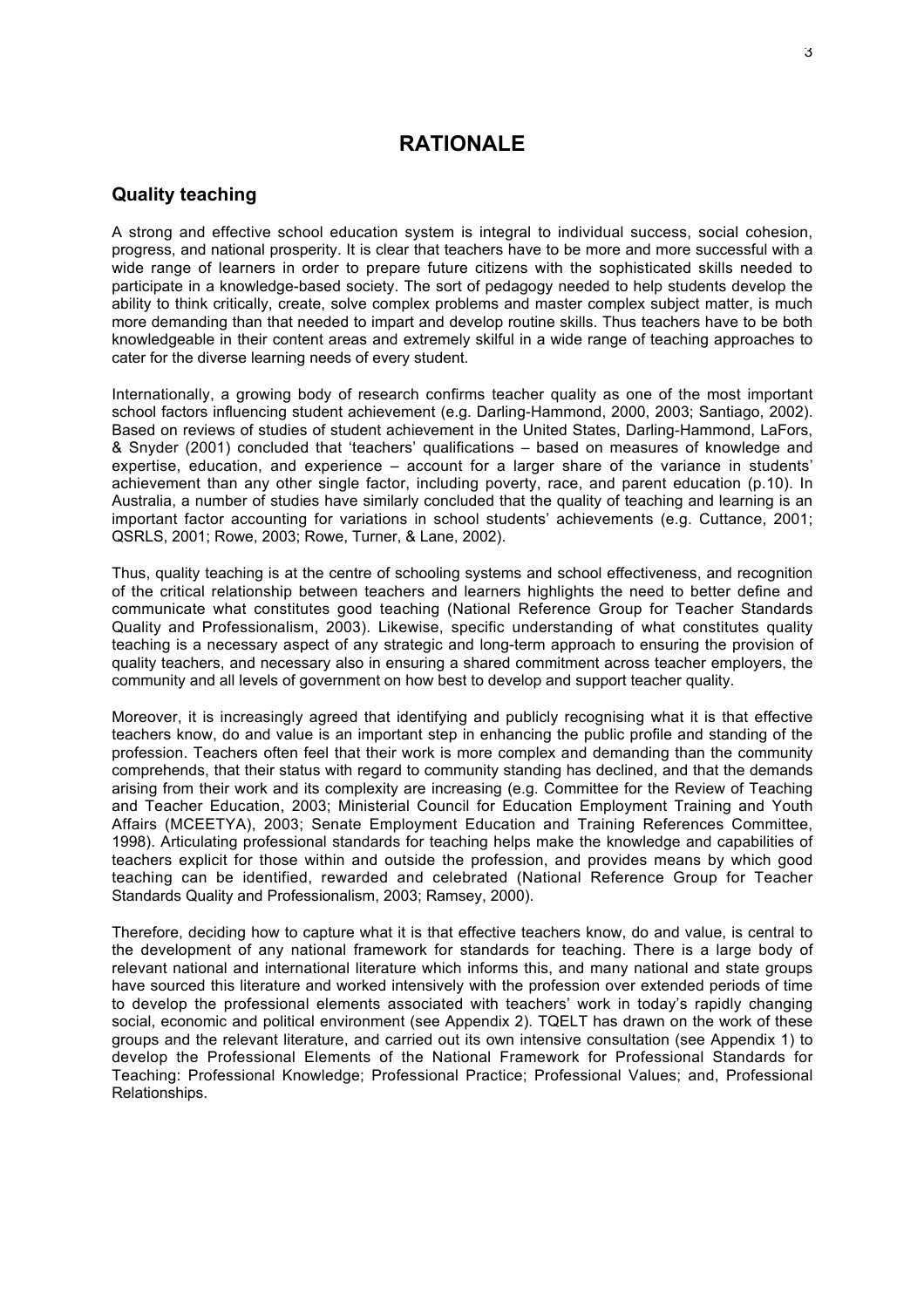### **Career aspirations and achievements**

In developing a framework, which captures teachers' growing expertise throughout a career, emerging new conceptions of career must be considered. In the  $21<sup>st</sup>$  century, many employees regard the notion of a single career or loyalty to one employer as a thing of the past. Today's workforce is characterised by flexible or 'portfolio' careers where workers are likely to work in many organisations and experience a range of occupations throughout their working lives. Hence, a teaching career must now be positioned within the context of a more flexible working life (Skilbeck & Connell, 2003). Professional learning is central to career development and standards can be used to support the development of career pathways. Central to this is a fully functioning system of professional learning for Australiaís teachers with recognition and reward for teachers who demonstrate advanced competencies and continued professional development (Committee for the Review of Teaching and Teacher Education, 2003).

Learning to teach is an ongoing process involving pre-service teacher preparation, induction and beginning teaching, and ongoing professional learning (Committee for the Review of Teaching and Teacher Education, 2003; Coolahan, 2002; Darling-Hammond & Sykes, 1999). 'The knowledge base on which a teaching career is based has deepened and calls for teachers to engage with it on an ongoing basis as lifelong learners' (Coolahan, 2002, p.13). The value of teachers engaging with professional standards as a strategy for continuing professional learning which is directed and controlled by them, is well supported (e.g. Darling-Hammond, 2001; Ingvarson, 2002a, 2002b; National Reference Group for Teacher Standards Quality and Professionalism, 2003). In Australia, there is some evidence that teachersí engagement in advanced certification processes built around professional standards, contributes to their professional growth (e.g. Jasman & Barrera, 1998), and that engagement with professional standards can help teachers plan, structure and facilitate their ongoing professional learning (e.g. Mayer, Mitchell, Macdonald, Land, & Luke, 2002). Likewise, in the US, there is some evidence that the National Board of Professional Teaching Standards (NBPTS) certification process is linked to improved professional practice for accomplished teachers, and that the Interstate New Teacher Assessment and Support Consortium (INTASC) licensing process is similarly linked for beginning teachers (Darling-Hammond, 2001).

Therefore, deciding how to capture the profile of teachers' careers is central to the development of a national framework for standards for teaching. Again, TQELT drew on relevant national and international literature, the current work of national and state groups, and their own intensive consultation, to develop the Career Dimensions of the National Framework which are designed to capture profiles of teachers as they engage with their teaching career: Graduation; Competence; Accomplishment; and Leadership.

## **The importance of a national approach**

The local and national impacts of economic and cultural globalisation have raised a series of major, unprecedented questions for Australian education: specifically, how will we educate our citizens to live together in difference; and further, how will we prepare our students to engage with, critique, analyse, and understand a globalised nation and world? Even though the Australian Council of Deans of Education has argued for a national system for national standards and guidelines for initial teacher education (Australian Council of Deans of Education, 1998), pre-service teacher education programs and ongoing professional development programs are currently set up and regulated to produce a Kew South Wales' teacher or a 'Queensland' teacher, in an era in which we should take up the challenge of producing, educating and training a truly 'Australian teacher' who can engage with dynamic national and international knowledge contexts, can teach a diverse and changing student and community population, and introduce them into critical engagements with globalised and globalising economies and environments (Luke & Mayer with Leitch, 2002).

The issue of teacher quality is an issue of national significance that can only be fully addressed through the shared commitment and support of both State and Territory and Commonwealth governments. The overlapping responsibilities of States and the Commonwealth for universities and teacher preparation also necessitate a cooperative approach to developing and supporting teacher quality. The National Framework for Professional Standards will facilitate national agreement on and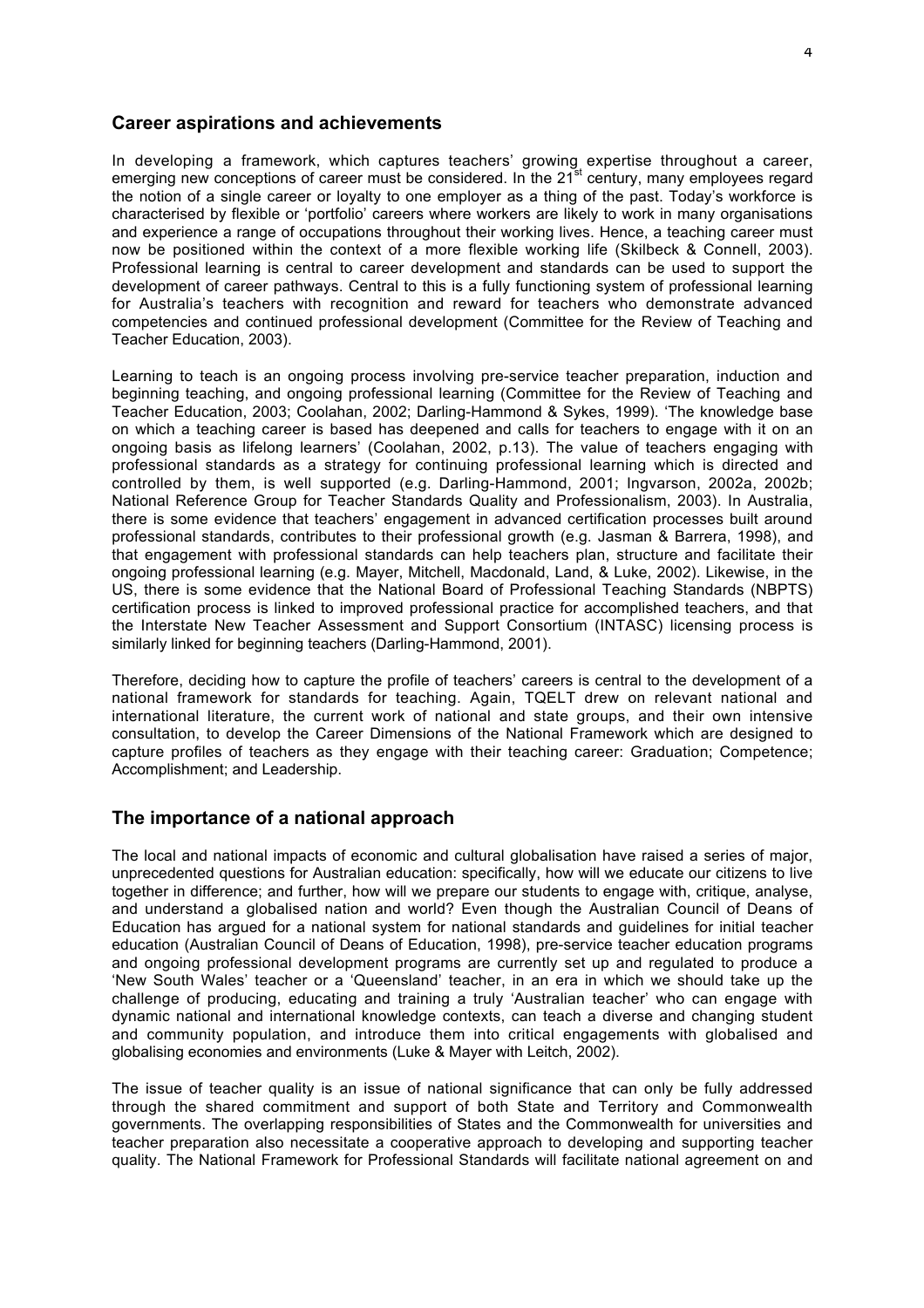consistency around what constitutes quality teaching and national collaboration in supporting quality teaching. These broad purposes provide the rationale for the National Framework.

- 1. National collaboration in developing a framework for professional standards for teaching will support the achievement of the National Goals of Schooling by identifying the knowledge, understanding, skills and values that all Australian teachers should hold or aspire to in order to improve student learning outcomes.
- 2. Teachers are the greatest resource available to students, schools and communities. A National Framework will provide a coherent approach to planned and systematic professional learning to improve teacher quality and a more appropriate and equitable basis for the allocation of Commonwealth, State and Territory funds to teacher quality priorities. It will also support the priority of ensuring the quality of teachers entering the profession, supporting their induction and mentoring, and supporting the continuing educational needs of experienced teachers.
- 3. The internationalisation of education requires of Australia a national approach to education to ensure the quality of education in all jurisdictions. Australia is increasingly seen as a source of quality education and the increased value placed on knowledge as a commodity in current societies, raises the importance of the intellectual and social capital of nations in determining international competitiveness.
- 4. The mobility of teachers, students and parents in contemporary society requires nationally consistent approaches to recognising and affirming the quality of teachers working within and across jurisdictions. A National Framework will provide greater assurance of the quality of and consistency in teacher education outcomes.
- 5. Students, parents and the community need to be assured that all teachers have attained minimum standards. The importance of quality teaching to the outcomes of students has always been apparent to parents as consumers of the services of education, as well as teachers.

## **A National Framework: The development process**

From the outset, the Taskforce acknowledged that the development of a National Framework for Professional Standards for Teaching would not succeed without the active engagement of teachers themselves and key education stakeholders through broadly based consultation. To do this, the Taskforce prepared an initial Consultation Paper outlining a rationale and key issues for the development and implementation of a national framework for professional standards. This document was considered at a National Conference of key stakeholders in November 2002. (A detailed description of the consultation process and the outcomes of the national conference is provided in Appendix 1).

Following the conference, the revised Consultation Paper *A National Framework for Standards for Teaching: A consultation paper* (Teacher Quality and Educational Leadership Taskforce of MCEETYA, 2002) was distributed nationally for extensive consultation. Written submissions were invited on the architecture for a National Framework. By March 2003, responses from every jurisdiction and a wide range of teacher representative organisations, professional associations and teacher educators had been received. Along with the input from conference participants, the written submissions informed the development of the Framework.

Additionally, international and national research was drawn upon as the Framework was developed, as was the professional standards work occurring at both State and Commonwealth levels by professional associations, employing authorities and established and emerging teacher registration authorities. In Australia, standards development activities have been taking place on four major fronts:

• Commonwealth ARC-SPIRT projects involving national professional teaching associations, university partners and state jurisdictions to develop standards for accomplished teachers of English literacy, Mathematics and Science;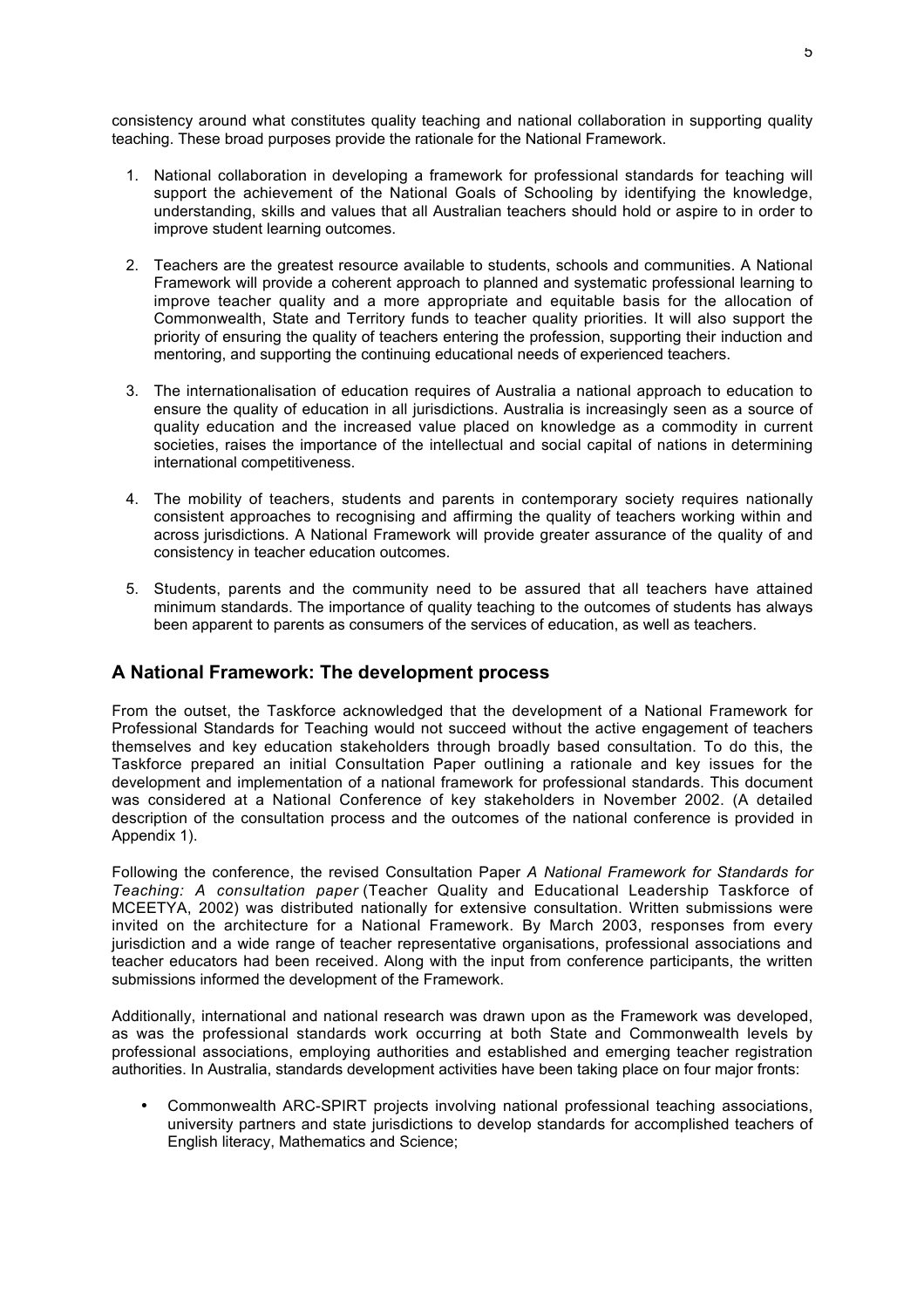- Development of a generic standards framework supported by the Australian Association for Research in Education, Australian College of Educators, and the Australian Curriculum Studies Association. This has extended its membership and functions with support from the Commonwealth to include other professional associations as the National Reference Group for Teaching Standards, Quality and Professionalism;
- State-based initiatives either through the Departments of Education or through legislatively established Boards of Teacher Registration, Colleges and Institutes of Teaching or Teachers; and,
- MCEETYA Teacher Quality and Educational Leadership Taskforce activities.

A brief overview of these activities is provided in Appendix 2, including the actual standards and frameworks developed by each group. These have been drawn upon in the development of the National Framework for Professional Standards for Teaching. The National Framework will guide and support this ongoing work, providing clear direction for improving teacher quality.

## **The relationship of a national framework to State and Territory and Commonwealth initiatives**

The National Framework recognises not only the constitutional responsibility of States and Territories for providing school education, but also the need for professional standards to have meaning for teachers within individual jurisdictions. It reflects teachers' work and builds on the existing work of teachers, teacher unions, professional associations, teacher educators, employers, and others in the field. The priority for any framework for, or of, professional standards must be that it be relevant to practising teachers. A genuine approach in this regard must build on the work of schools within jurisdictions on the nature and value of teachers' work. States and Territories are best placed to implement processes, or assist the profession in the implementation of processes, that will be recognised as reflecting the real quality of teachers' work.

The specific role of the National Framework for Professional Standards for Teaching is to achieve national consistency and a common approach to recognising quality, as well as to facilitate a national co-operative approach in supporting teacher quality. The Framework provides a mechanism through which the detailed work within jurisdictions and professional associations can have national application. Where work on standards is already underway, the challenge for a national framework is to acknowledge and reflect commonalities between initiatives. Where specific work on standards is not substantially developed, the national framework will allow a common foundation and articulate parameters for consistency and mutual recognition.

## **The benefits of a national framework**

A professional framework for teachers can provide clear benefits, not only to the teaching profession, but also to students, parents, the community and governments. Benefits relate, inter alia, to: student learning outcomes; the status and standing of teachers; and, professional support for teachers. To realise such benefits, a Framework must be capable of reflecting, supporting and recognising teachersí professional growth throughout their careers. It should articulate the basis of a whole of career approach to supporting teachers' development, recognising their achievements and capacities, while assuring the quality of teaching in Australian schools.

Within this broad purpose, the National Framework for Professional Standards for Teaching aims to:

- Provide common national understandings of what teachers need to know and be able to do to support and improve student learning;
- Describe levels of teaching quality to which teachers might aspire and ensure teacher development opportunities are available nationally to achieve these levels;
- Provide a basis for national recognition of the quality of teaching;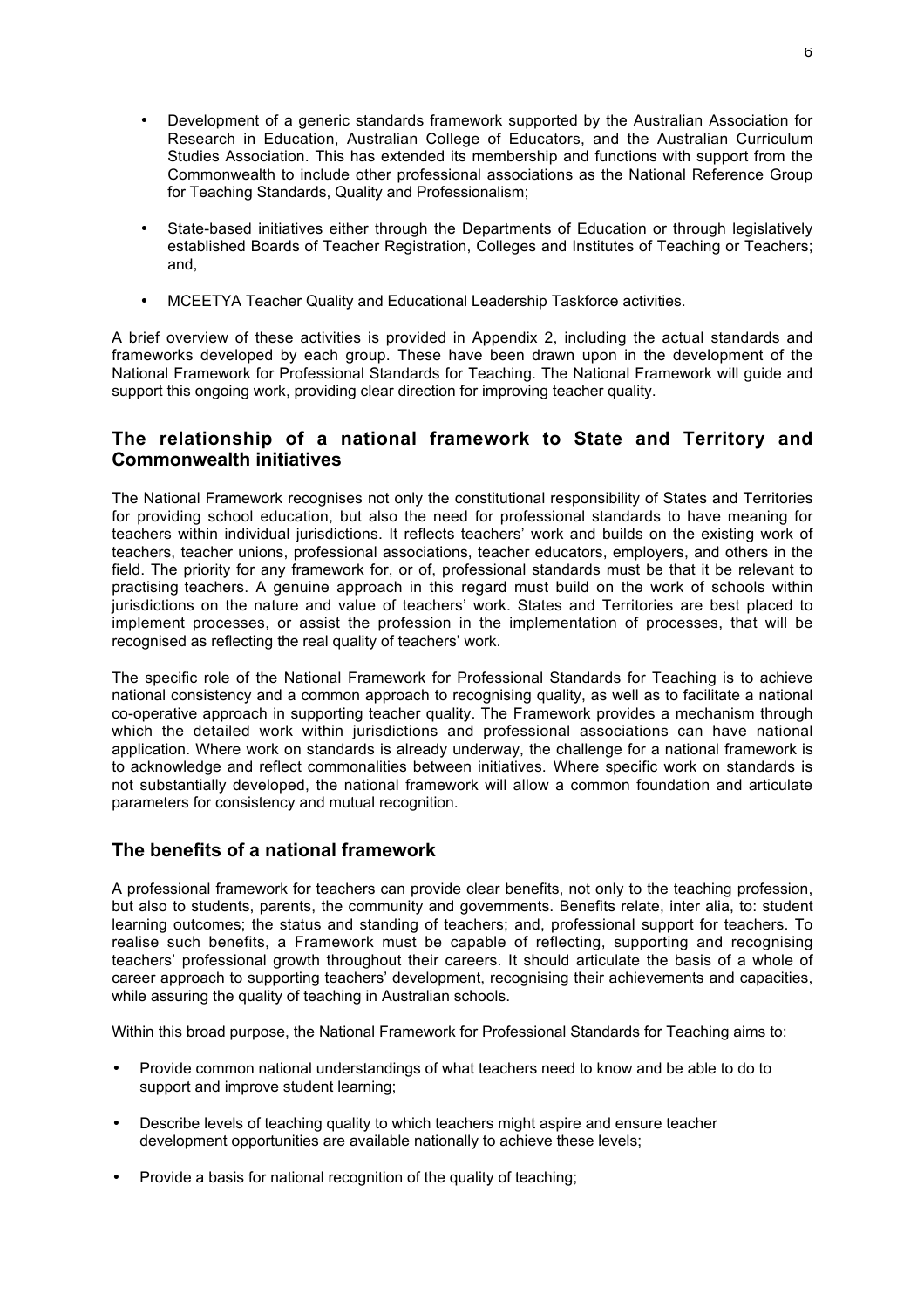- Provide the basis for national alignment of standards for graduates of teacher education programs;
- Strengthen initial teacher preparation and ensure national commitment to effective and adequate teacher preparation; and,
- Provide a basis for ongoing commitment by Commonwealth and State and Territory governments to support teachers' professional learning.

Therefore, recognising the importance and benefits of a national approach, the following National Framework for Professional Standards for Teaching has been developed to contribute to ongoing discussions about the status of the profession and teaching quality. It acknowledges the importance of building and sustaining quality teaching in a global context characterised by ever-changing and challenging social, economic and political environments with an increasingly diverse group of students, and the value of the ongoing work on standards by groups throughout Australia. Drawing on this work the framework aims to capture professional elements of teachers' work across career dimensions which profile teachers' careers. It aims to allow existing work around professional standards to be recognised and new work, either by jurisdiction or subject association, to be developed.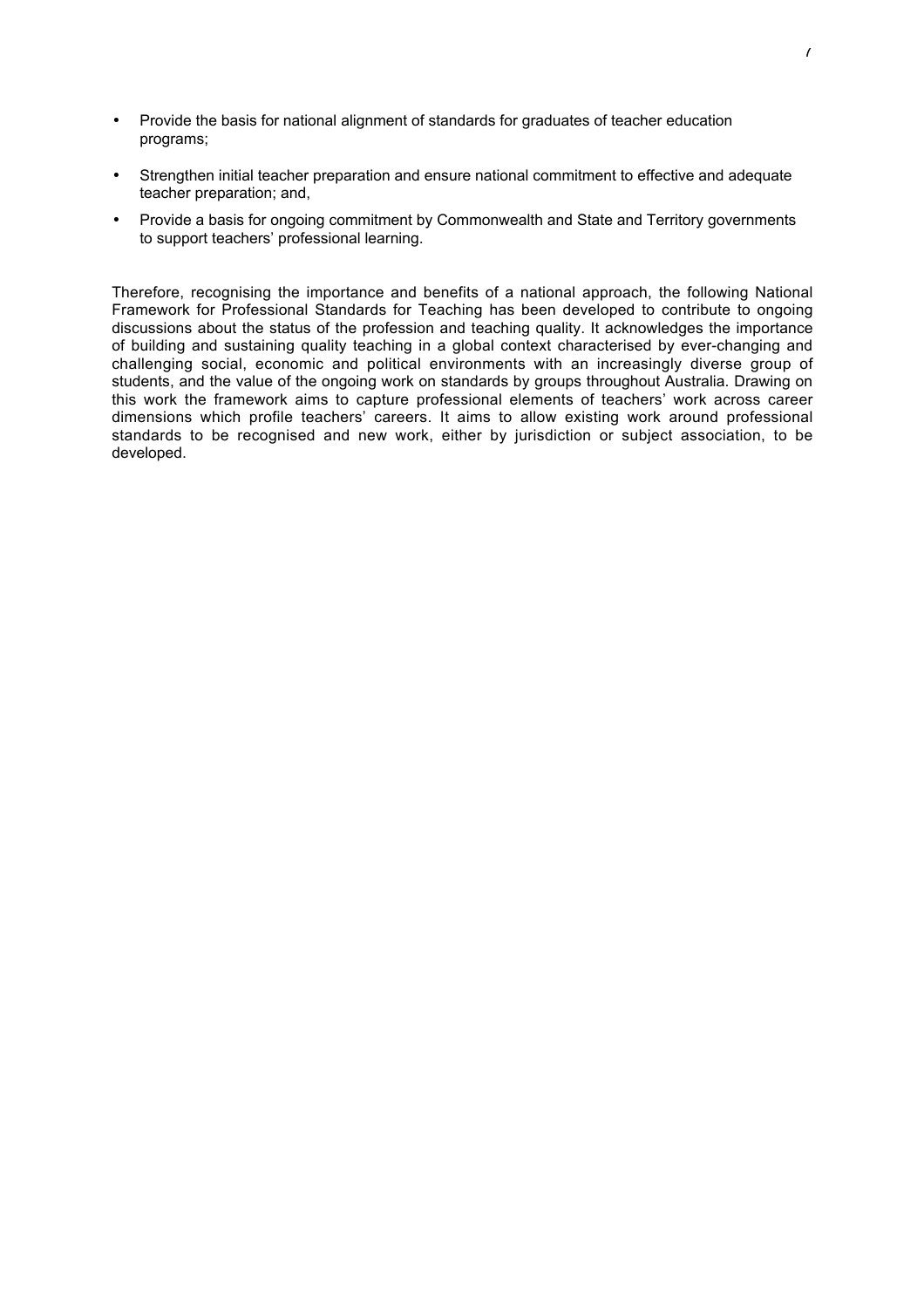# **THE NATIONAL FRAMEWORK FOR PROFESSIONAL STANDARDS FOR TEACHING**

The National Framework is designed to be evolutionary, providing a vision, principles and structures for jurisdictions and the profession to align current or proposed standards for teaching.

### **Vision**

The adoption of the National Framework for Professional Standards for Teaching is an acknowledgement of the need for the highest quality of education to be available to all Australians, and an assurance that this quality should be maintained and built upon for this and future generations. The key to this assurance is the successful partnership between teachers and the teaching profession, teacher educators, teacher employers, the community and Government.

The responsibility for delivering the highest quality education rests personally and collectively with teachers, in a context that is contingent on the recognition and support of governments for quality teaching. Individually, teachers are ultimately responsible for the career long development of their professional skills. Teacher educators must share responsibility for ensuring that students graduate with skills that align with the demands of schools and the teaching profession. Employers must ensure that teachers are supported, encouraged and provided with opportunities for ongoing professional learning. Governments, both Commonwealth, and State and Territory, have a responsibility for ensuring coherent policy and resource frameworks.

A framework to guide the development of equitable, trusted, reliable and nationally consistent and acknowledged teaching standards is central to achieving this vision and to supporting and enhancing the professionalism of teachers. The National Framework for Professional Standards for Teaching is an expression of the commitment of all responsible parties toward supporting quality teaching.

## **Principles underpinning the development of professional standards for teaching consistent with the Framework**

The National Framework does not provide standards but presents the parameters within which they can be developed, outlining core dimensions and attributes of standards that allow the development of generic, specialist and subject specific standards. It embodies principles to strengthen the definition and articulation of teachers' work. The National Framework for Professional Standards for Teaching enables and supports the development of standards that:

- Acknowledge the link between quality teaching and improved student learning outcomes;
- Ensure consistency and enable recognition of quality teaching;
- Reflect authentic and extensive knowledge about teaching and learning;
- Encourage teachers to aspire to a higher level of performance;
- Have regard for the future but are grounded in current effective professional practice;
- Reflect the theoretical knowledge of specific content and pedagogy and the practical application of that knowledge to improve student learning;
- Are outcomes–based to ensure strong links between standards for teaching, their evaluation and professional learning;
- Reflect teachers' professional experience and growth on a continuum from undergraduate preparation to professional leadership; and,
- Promote, support, recognise and reward quality teaching in the full range of social and cultural contexts in which teaching occurs.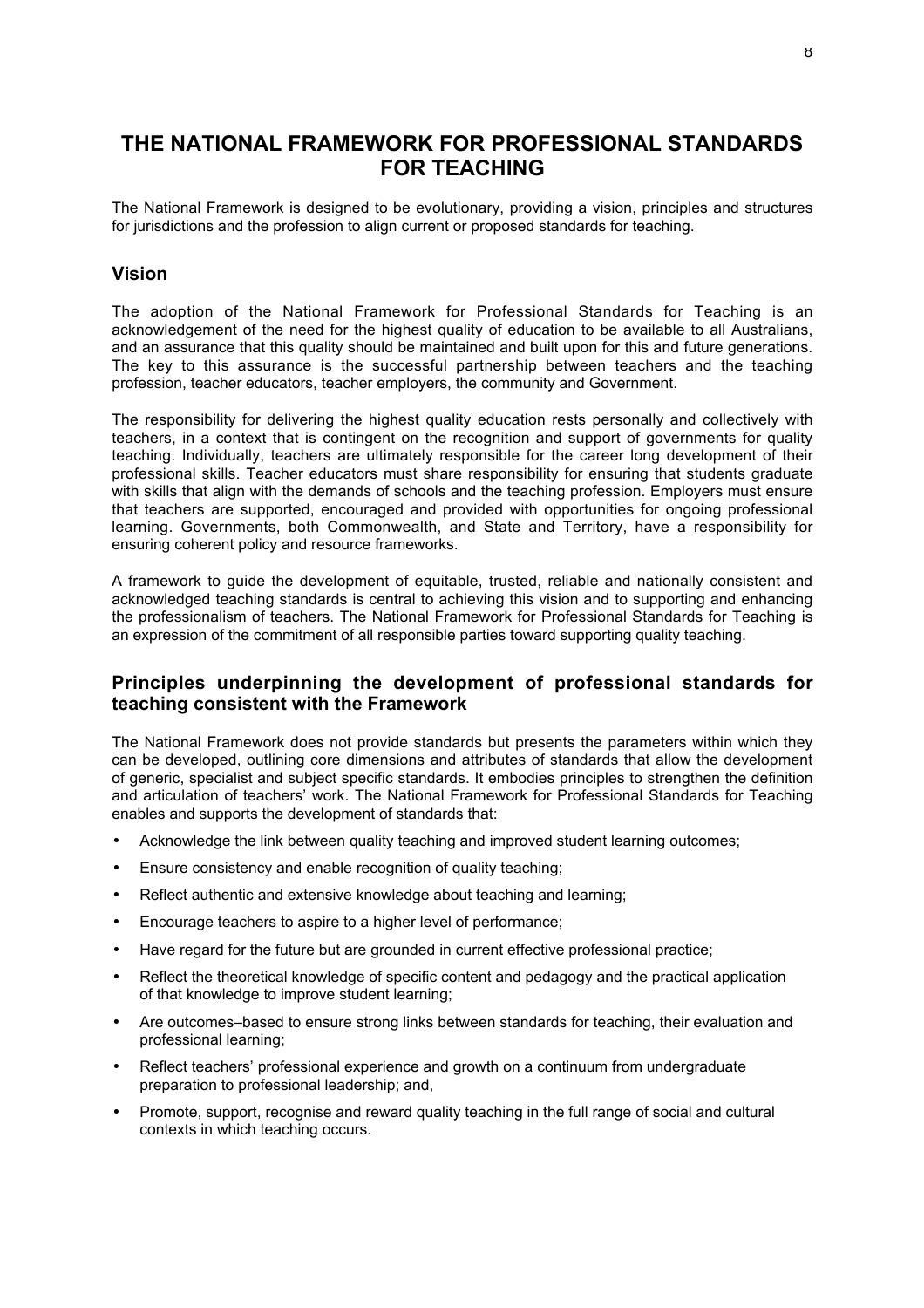### **The Framework**

The diagram below represents the National Framework for Professional Standards for Teachingís career dimensions and professional elements, and illustrates how they interconnect with each other and how they collectively contribute to the central focus of teachers' work. The career dimensions and professional elements of the National Framework provide guidance to, but do not limit the capacity of jurisdictions or the profession to articulate professional expectations for teachers within standards.



#### **Career Dimensions**

Teachers develop their knowledge, skills and practices throughout their professional lives, but teacher development is not a simple linear process. They enter the profession with varying levels of prior learning, work experience and professional preparation, and work in a range of different contexts. Individual teachers display a profile pattern along a continuum of practice related to their competence and confidence in particular aspects of their role over the period of a career. These circumstances reflect a reality best captured in a framework that suggests a profile approach to learning and practice throughout a career rather than a staged representation. Nevertheless, it is important to highlight that there are aspects that can serve to recognise dimensions in the development of teachers for the enunciation of professional standards.

These dimensions do not signify levels of experience; rather they frame general and recognisable aspects of professional capacity and achievement. They reflect a broad continuum of professional development rather than a simple temporal framework of experience. This approach is essentially neither sequential nor "lock step" and is dependent on application and context. While graduation clearly relates to a specific activity, descriptors of competence, accomplishment and leadership are aspects of professional status, rather than detailed or sequenced events.

The National Framework for Professional Standards for Teaching describes four career dimensions for teachers: Graduation; Competence; Accomplishment; and Leadership.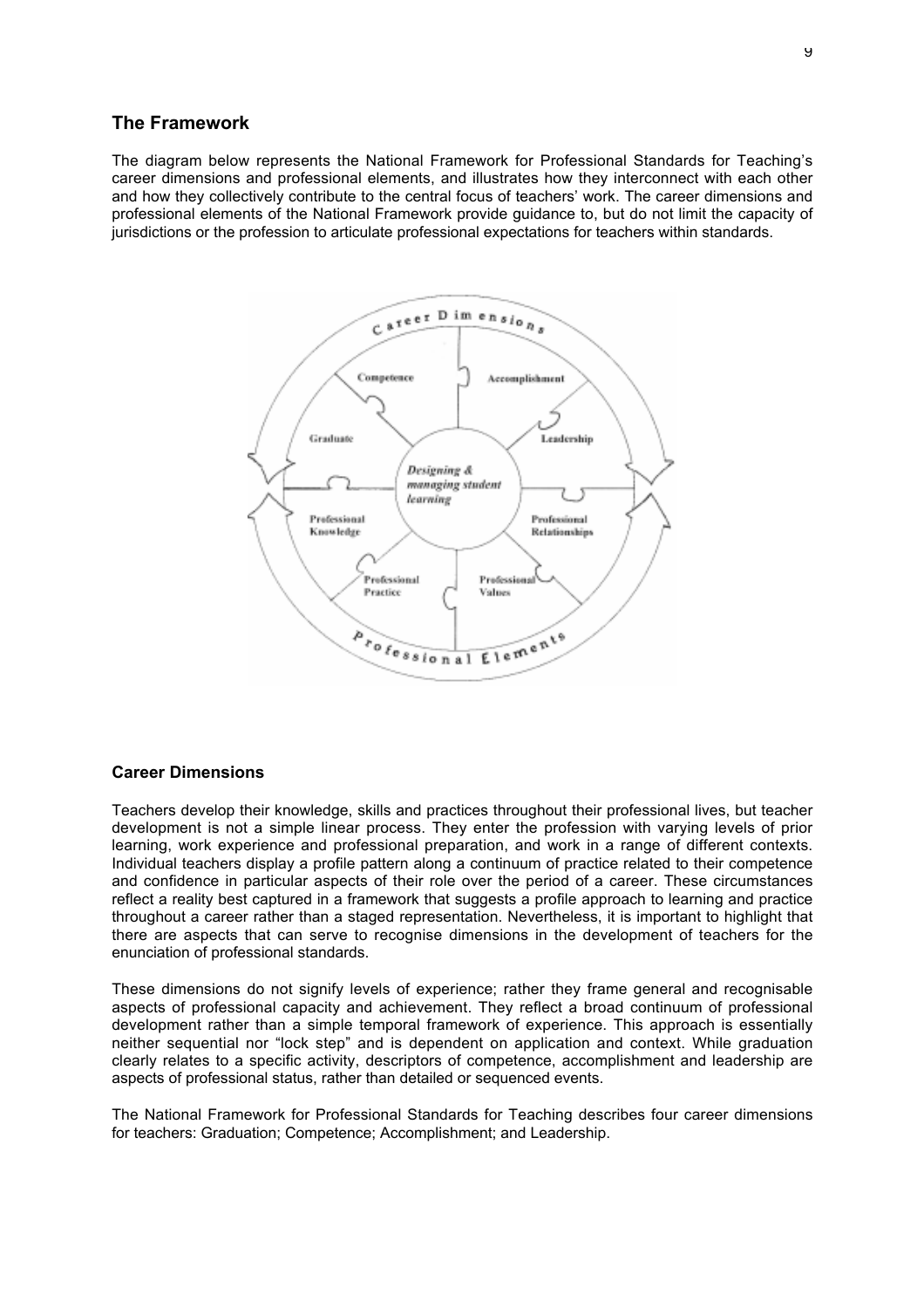#### • *Graduation*

The National Framework allows the identification of the specific attributes of individual teacher education graduates. This dimension is distinct from newly accredited or newly appointed teachers because their essential qualification lies predominantly in study rather than professional practice. While practice is an essential component of theoretical investigation, reflection and learning in preparation for teaching, a graduate is not yet recognised as a competent and capable practitioner with full professional standing. Graduate teachers are about to begin their teaching careers. They have undertaken endorsed programs of teacher preparation and possess the requisite knowledge, skills, values and attitudes to plan for and manage successful learning.

Effective graduate teachers are equipped to engage in and negotiate a process of on-going professional learning. They identify their development needs and seek advice and support from colleagues. They have high expectations of themselves as professional learners, and for the learning of their students. Their commitment to students and student learning is reflected in their desire to support students' achievement of the highest possible education outcomes. They have the commitment, enthusiasm and interpersonal skills to assume a professional role within their schools and its broader communities and to contribute to the operations of a school as a whole.

#### • *Competence*

The National Framework allows for the establishment of a mechanism and process that signifies professional competence or formal and full entry to the profession. Professionally competent teachers have demonstrated successful teaching experience. They effectively monitor, evaluate and plan for learning and are able to tailor teaching programs to meet the needs of individuals and groups within the class.

Professionally competent teachers have a record of effective and ongoing professional learning. They work collegially and in teams to further enhance their professional practice, and take greater responsibility in collaboration with others for identifying and addressing their own learning needs. They are effective members of a school and its broader community and interact effectively with stakeholders.

• *Accomplishment*

Consistent with the priority of recognising teacher quality and supporting the development of teachers, the National Framework allows for recognition of teachers who are highly accomplished and highly regarded by their peers. Teachers at this level are highly proficient and successful practitioners. They are recognised by other teachers as having in-depth subject knowledge and pedagogical expertise. They keep abreast of and contribute to professional learning and contribute to the professional learning of others. These teachers are advocates for the profession and their schools. They communicate effectively to diverse audiences and interact professionally with the community.

• *Leadership*

A framework, which facilitates a culture of recognition and quality, should also enable professional leaders to be identified. Within a profession, and among the most accomplished of professionals, some individuals will have the capacity and the willingness to apply their professionalism in ways that are transformative for their profession, for students and the community. Such teachers have a record of outstanding teaching and are committed to enhancing the quality of teaching and learning. They are committed educators who can articulate a vision of education to their students, peers, the profession and the wider community.

These teachers are knowledgeable about the latest developments in pedagogy and can apply those developments to unique student contexts. They have outstanding interpersonal and leadership skills, underpinned by principles of fairness, compassion, integrity and equity. They recognise the talents of others and promote and encourage those people to achieve their potential. They apply critical analysis and problem solving skills to educational matters, and engage in ongoing professional learning and facilitate and support the professional learning needs of others. They communicate effectively with the community to support the development of the school and promote student learning.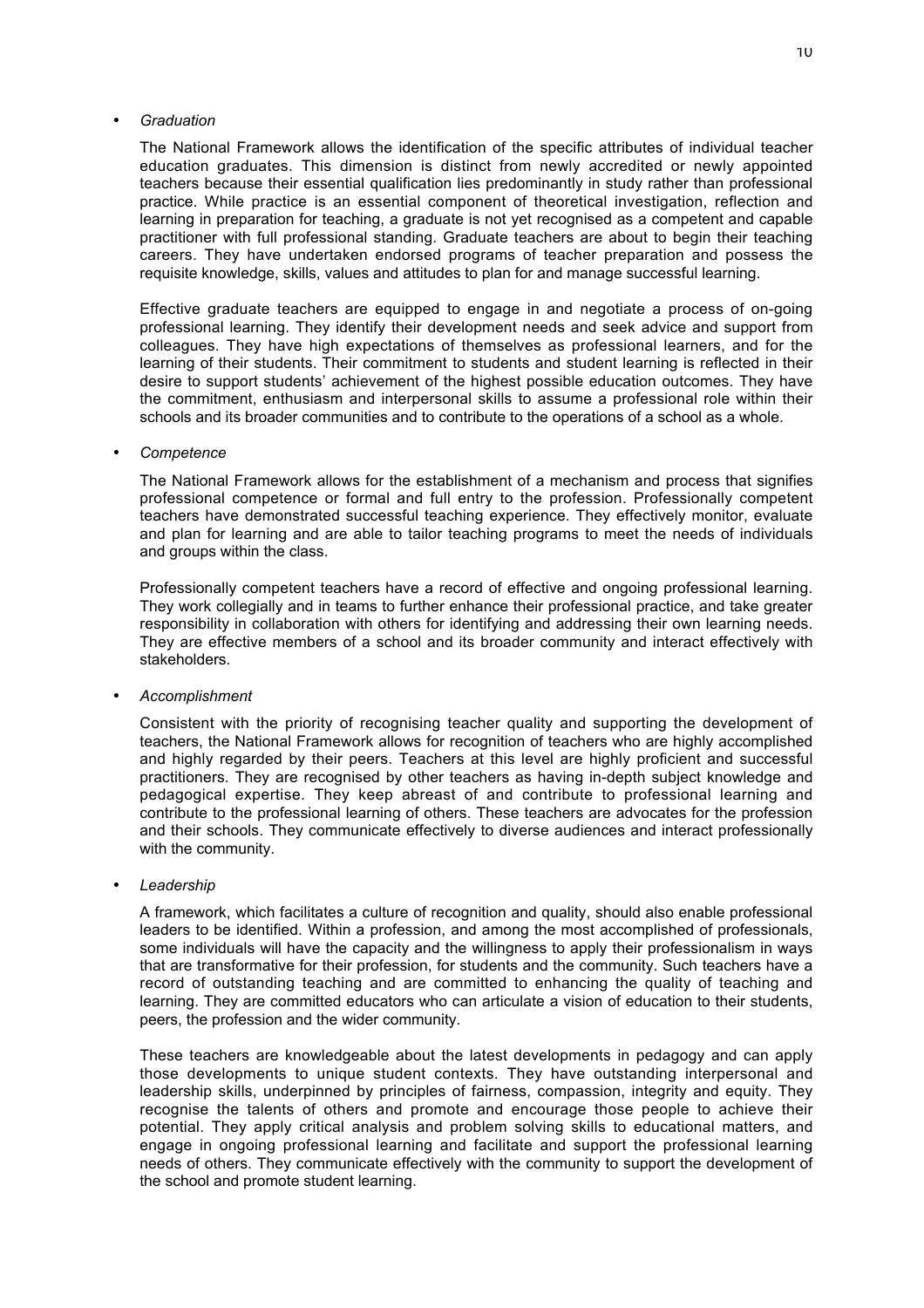#### **Professional Elements**

The career dimensions of the National Framework can be described through specific aspects of teachersí work. The categories outlined below have been drawn from a mapping of a range of activities, nationally and internationally. These categories are interdependent and overlapping. In practice, no teacher activity will be applied in a way that draws on any area independently of the other. In addition, the extent or complexity of achievement may not be captured in a two dimensional category. But neither a framework for standards nor standard statements are intended to or capable of capturing the complexity of practice. They are intended as common and recognisable reference points for professional engagement.

#### • *Professional knowledge*

Teachers know and understand the fundamental ideas, principles and structure of the disciplines they teach. They know and understand the links to other content areas and are able to integrate learning across and between content areas. They know how to effectively teach that content, and understand the prompts and barriers to learning likely to be encountered by students.

In addition, effective teachers have a detailed understanding of how young people learn and their role in facilitating that learning. They know and understand and can articulate a range of philosophies of learning. They critically evaluate the range of teaching and learning theories and know how to apply them where appropriate. They know and understand and take account of the diverse social, cultural and special learning-needs background of their students and the influences these have on teaching and learning. Effective teachers structure learning to take account of these differences.

#### • *Professional practice*

Teachers communicate effectively with their students and establish clear goals for learning. They possess a repertoire of inquiry techniques and teaching strategies, and use a range of tools, activities, and resources to engage their students in learning. They select and organise the content in logical and structured ways to meet learning goals. They are adept at managing the range of behaviours and situations that occur in the classroom and establishing a climate where learning is valued and fostered. Teachers create safe and supportive learning environments and recognise and are attentive to their child protection and welfare roles.

Teachers plan for learning, and utilise a range of formative and summative assessment techniques to report on learning and to inform their planning. They understand the need to evaluate their teaching and the importance of providing both formal and informal feedback to students as a stimulus to learning.

#### • *Professional values*

Teachers are committed to their own development and continually analyse, evaluate and enhance their professional practice. They understand that the contexts in which they work are continuously evolving and changing and the need to adapt and respond to these changes. They work closely with parents and carers to acknowledge that the education of students is a shared enterprise.

They uphold high professional ethics with regard to their own conduct and that of others, and respect their students and value their diversity. They act professionally at all times in their dealing with their students, peers, members of the profession and members of the community.

#### • *Professional relationships*

Teachers engage with diverse student populations representing equally diverse communities. They meet these challenges by forming professional relationships at all levels of the community. It is within this context that teachers design and manage learning experiences for individuals and groups of students that value opportunities to actively engage with other members of their profession and their wider school communities. They work productively with colleagues and other professionals to enhance the learning of their students, and understand and value the importance of close links between the school, home and community in the social and intellectual development of their students. They understand and foster the critical relationship between them and the student. This is a relationship that is underpinned by trust, respect and confidence.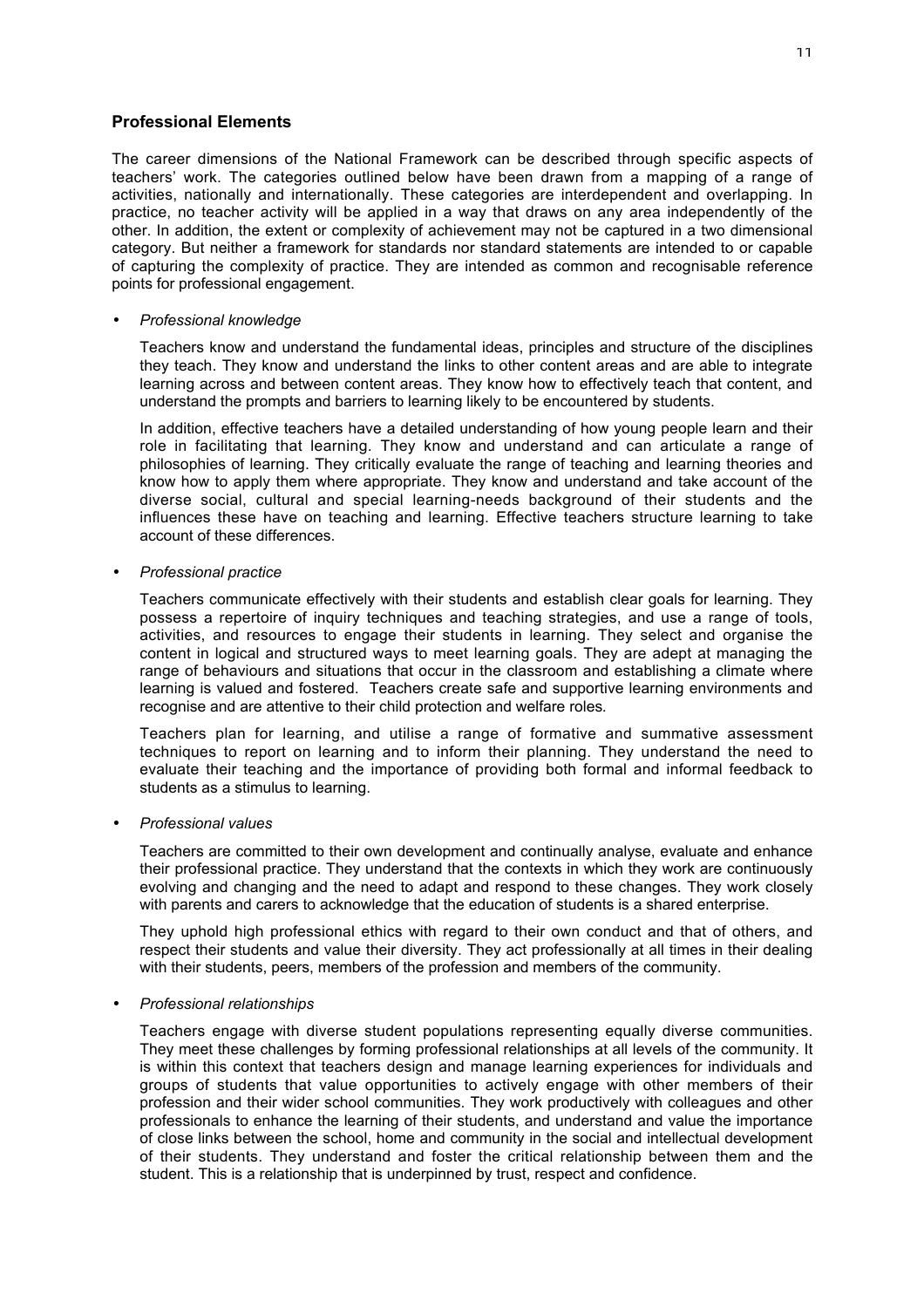# **REFERENCES**

- Australian Association of Mathematics Teachers. (2002). *Standards for Excellence in Teaching Mathematics in Australian Schools*. Retrieved, from the World Wide Web: http://www.aamt.edu.au/standards/
- Australian College of Educators for the Department of Education Science and Training. (2003). *Report of a National Forum on Teacher Standards, Quality and Professionalism, 26 May 2003*. Canberra: Commonwealth of Australia.
- Australian Council of Deans of Education. (1998). *Preparing a profession: Report of the national standards and guidelines for initial teacher education project*. Canberra: Australian Council of Deans of Education.
- Australian Science Teachers Association. (2002). *National Professional Standards for Highly Accomplished Teachers of Science*. Canberra: Australian Science Teachers Association.
- Committee for the Review of Teaching and Teacher Education. (2003). *Australia's Teachers: Australia's Future. Advancing Innovation, Science, Technology and Mathematics*. Canberra: Commonwealth of Australia.
- Coolahan, J. (2002). *Teacher Education and the Teaching Career in an Era of Lifelong Learning*. Paris: Organisation for Economic Co-operation and Development (OECD),.
- Cuttance, P. (2001). The impact of teaching on student learning. In K. Kennedy (Ed.), *Beyond the Rhetoric: Building a teaching profession to support quality teaching.* (pp. 35-55). Canberra: Australian College of Education.
- Darling-Hammond, L. (2000). *Teacher Quality and Student Achievement: A review of state policy evidence*. Seattle, WA: Center for the Study of Teaching and Policy, University of Washington.
- Darling-Hammond, L. (2001). Standard setting in teaching: Changes in licensing, certification, and assessment, *Handbook of Research on Teaching* (4th ed., pp. 751-776). Washington DC: American Educational Research Association.
- Darling-Hammond, L. (2003). *The effects of initial teacher education on teacher quality.* Paper presented at the Australian Council for Educational Research (ACER) Research Conference 2003 (Building Teacher Quality: What does the research tell us?), Melbourne.
- Darling-Hammond, L., LaFors, J., & Snyder, J. (2001). Educating teachers for California's future. *Teacher Education Quarterly*(Winter).
- Darling-Hammond, L., & Sykes, G. (1999). *Teaching as the Learning Profession: Handbook of policy and practice*. San Francisco CA: Jossey Bass Publishers.
- Hattam, R., & Smyth, J. (1995). Ascertaining the nature of competent teaching: A discursive practice. *Critical Pedagogy Networker, 8*(3&4), 1-12.
- Ingvarson, L. (2002a). *Development of a National Standards Framework for the Teaching Profession*. Melbourne: Australian Council for Educational Research.
- Ingvarson, L. (2002b). *Strengthening the profession? A comparison of recent reforms in the UK and the USA.* Melbourne: Australian Council for Educational Research.
- Jasman, A., & Barrera, S. (1998). *Teacher Career Structure: Level 3 classroom teachers*. Western Australia: Education Department of Western Australia.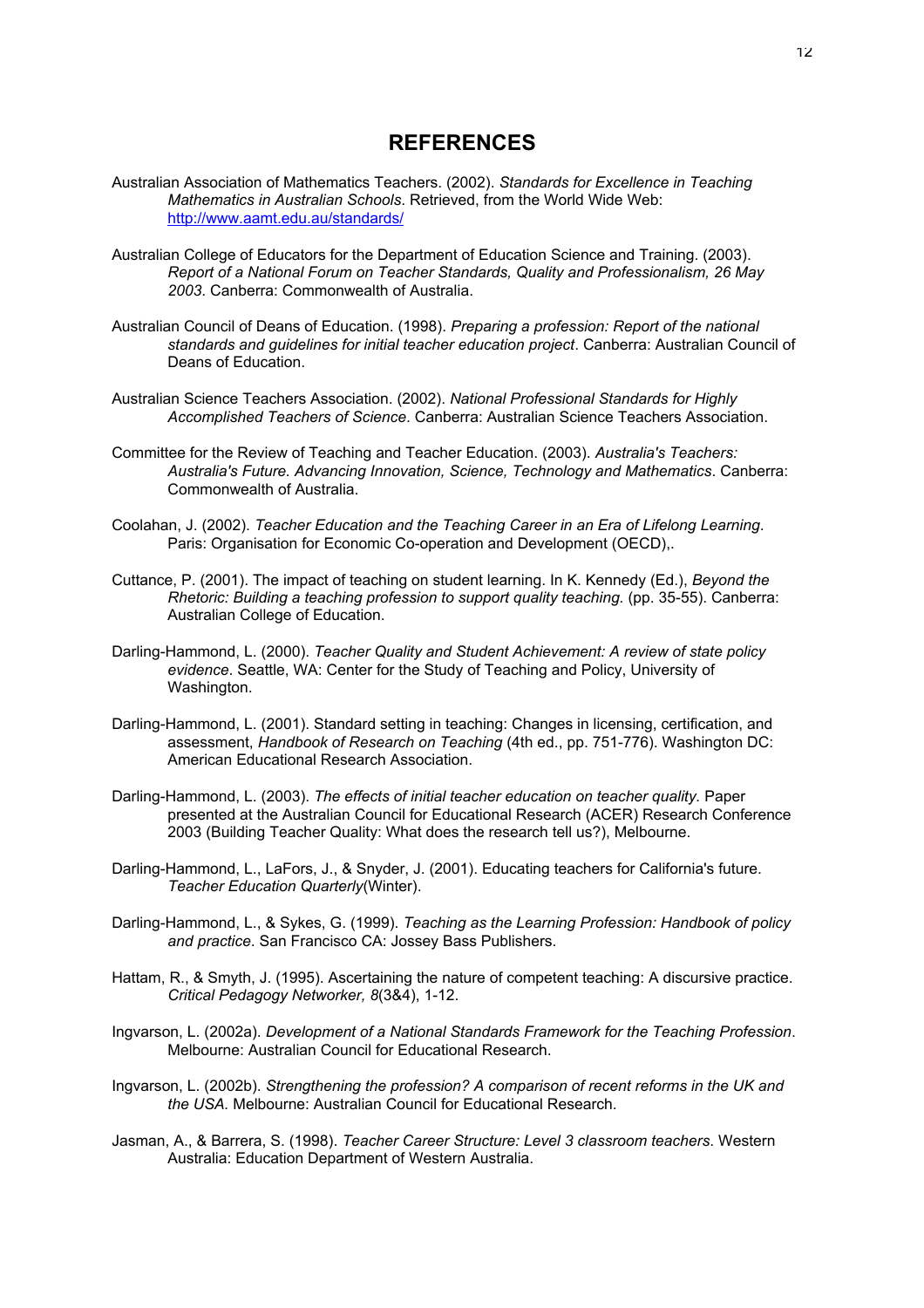- Louden, W. (2000). Standards for standards: The development of Australian professional standards for teachers. *Australian Journal of Education, 44*(2), 118-134.
- Louden, W., & Wallace, J. (1993). Competency standards in teaching. *Unicorn, 19*(1), 45-53.
- Luke, A. & Mayer, D. with Leitch, P. (2002). *Producing the New Australian Teachers: A Modest Proposal*. Unpublished manuscript.
- Mayer, D., Mitchell, J., Macdonald, D., Land, R., & Luke, A. (2002). *Evaluation Report of the Education Queensland Professional Standards for Teachers Pilot 2002*. Brisbane: The University of Queensland.
- Ministerial Council for Education Employment Training and Youth Affairs (MCEETYA). (2003). *Demand and Supply of Primary and Secondary School Teachers in Australia*. Melbourne: MCEETYA.
- National Project on the Quality of Teaching and Learning. (1996). *National competency framework for beginning teaching*. Canberra: AGPS.
- National Reference Group for Teacher Standards Quality and Professionalism. (2003). *National Statement from the Teaching Profession on Teacher Standards Quality and Professionalism*. Canberra: Australian College of Educators.
- Porter, P., Rizvi, F., Knight, J., & Lingard, B. (1992). Competencies for a clever country: Building on a house of cards. *Unicorn, 18*(3), 50-58.
- QSRLS. (2001). *The Queensland School Reform Longitudinal Study*. Brisbane: The State of Queensland (Department of Education),.
- Queensland Board of Teacher Registration. (2002). *Professional Standards for Graduates and Guidelines for Preservice Teacher Education Programs*. Toowong: Queensland Board of Teacher Registration.
- Ramsey, G. (2000). *Quality Matters: Revitalising teaching, critical times, critical choices. Report of the Review of Teacher Education, New South Wales*. Sydney: NSW Department of Education and Training.
- Report of a National Meeting of Professional Educators. (2002). *Unicorn, (the journal of the Australian College of Educators) - Special Issue 'Teacher Standards, Quality and Professionalism: Towards a Common Approach', 28*(2).
- Reynolds, M. (1999). Standards and professional practice: The TTA and initial teaching training. *British Journal of Educational Studies, 47*(3), 247-260.
- Rowe, K. (2003). *The importance of Teacher Quality as a key determinant of students' experiences and outcomes of schooling.* Paper presented at the Australian Council for Educational Research (ACER) Research Conference 2003 (Building Teacher Quality: What does the research tell us?), Melbourne.
- Rowe, K. J., Turner, R., & Lane, K. (2002). Performance feedback to schools of students' Year 12 assessments: The VCE Data Project. In R. Coe & A. Visscher (Eds.), *School Improvement through Performance Feedback*. Netherlands: Swetz & Zeitlinger.
- Santiago, P. (2002). *Teacher Demand and Supply: Improving Teaching Quality and Addressing Teacher Shortages*. Paris: Organisation for Economic Co-operation and Development (OECD).
- Senate Employment Education and Training References Committee. (1998). *A class act: Inquiry into the status of the teaching profession*. Canberra: Commonwealth of Australia.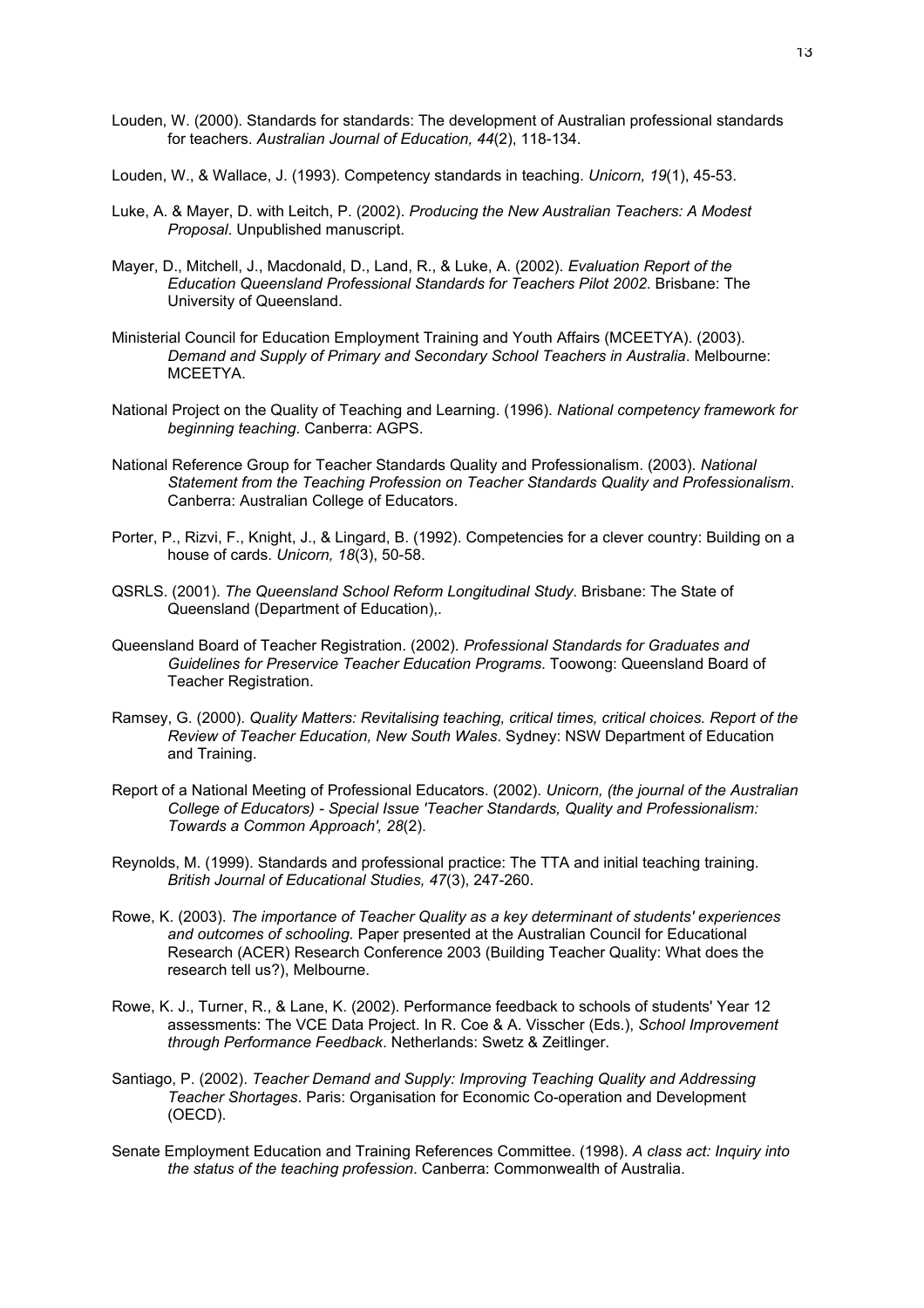- Skilbeck, M., & Connell, H. (2003). *Attracting, Developing and Retaining Effective Teachers: Australian Country Background Report (Report prepared for the Department of Education, Science and Training as an input to the OECD Activity Attracting, Developing and Retaining Effective Teachers)*. Canberra: Commonwealth of Australia.
- Standards for Teachers of English Language and Literacy in Australia (STELLA). (2002). Retrieved, from the World Wide Web: http://www.stella.org.au/statements.jsp
- Teacher Quality and Educational Leadership Taskforce of MCEETYA. (2002). *A National Framework for Standards for Teaching: A consultative paper*. Melbourne: TQELT Secretariat.
- The State of Queensland (Department of Education). (2002). *Professional Standards for Teachers: Guidelines for Professional Practice*. Brisbane: Queensland Government.
- Whitty, G. (1994). *Deprofessionalising teaching: Recent developments in teacher education in England. Occasional Paper No.22*. Canberra: Australian College of Education.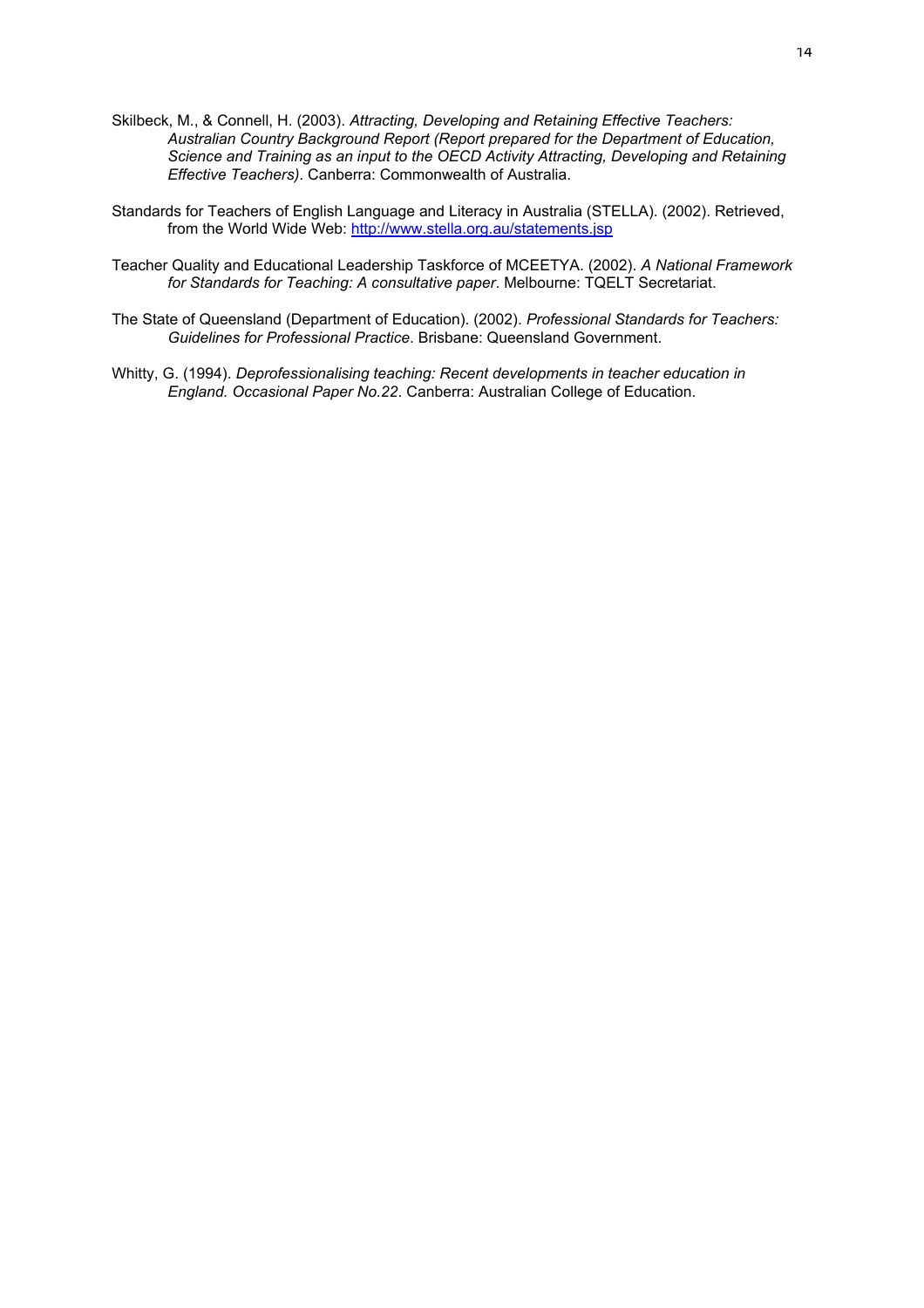# **APPENDIX 1: THE DEVELOPMENT PROCESS AND CONSULTATIVE MECHANISMS**

In October 2002, the Taskforce produced a Consultation Paper outlining a rationale and key issues for the development and implementation of a national framework for professional standards, and convened a national conference on 7 November 2002 involving 79 representatives from: all States and Territories; public and private sector employers; key stakeholders including teacher professional associations and those organisations representing teachers as employees; those involved in the preparation of teachers and those involved in research about teaching; principals associations; and, teachers themselves. The delegates at the conference considered the Consultation Paper and a series of discussion questions. They endorsed a national framework based on the following **principles**:

- Flexibility;
- Commonality of language;
- Credibility; and,
- Simplicity and transparency.

In addition, conference participants stressed that a national framework should be informed by the following **values**:

- A commitment to enabling rather than directing the development and implementation of professional standards;
- The adoption of a developmental stance, supporting aspirational signposts for teachers in terms of their professional learning and growth;
- A commitment to continuous revitalisation of the profession in recognition of the increasing complexity of teachers' work; and,
- A basis in recognition and celebration of teachersí work and their contribution to social cohesion and national prosperity and growth.

Moreover, they highlighted the following **purposes** of a national framework:

- Providing an organising structure and language within which statements of professional standards can be developed;
- Promoting professional growth;
- Providing an assurance to the community about the quality of the teaching profession with a corresponding enhancement in the status of teachers;
- Strengthening teacher education and induction;
- Supporting the efforts of all employers to attract high quality recruits to the profession;
- Improving teacher morale; and,
- Supporting progress towards achievement of the National Goals for Schooling.

Participants argued that the two dimensional matrix presented as the **organising structure** in the Consultation Paper, with one dimension describing the key elements of a teacher's work (practice, knowledge, skills and professional attributes) and the second dimension outlining professional growth along a career continuum, was an inadequate way of thinking about professional standards. They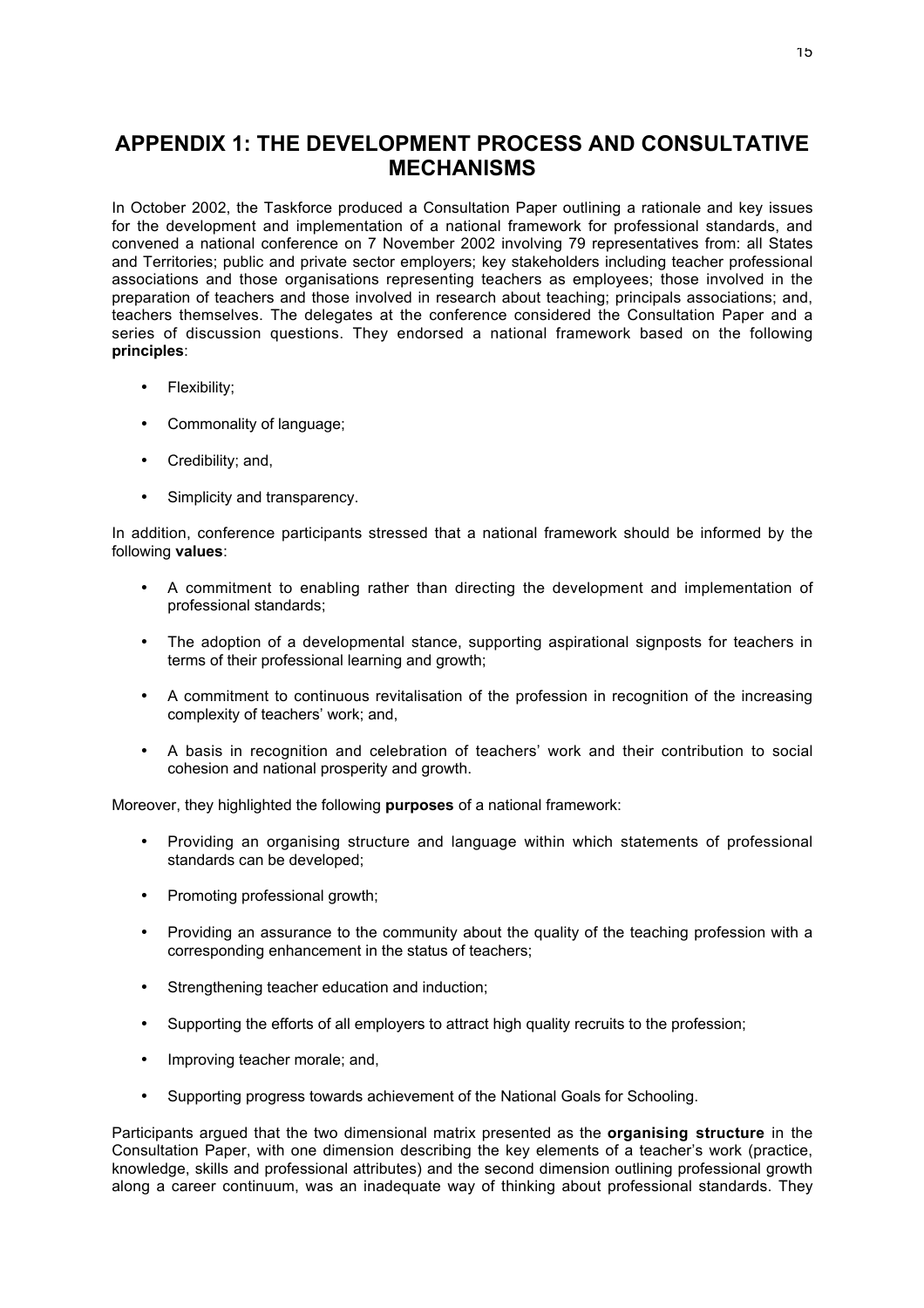highlighted multiple pathways to becoming an accomplished teacher, of which gaining considerable experience is one. They argued that highly skilled and accomplished teachers who are young and/or relatively inexperienced deserve professional recognition and opportunities to influence the practice of others.

Conference participants provided desirable **elements** of a national framework as:

- Recognising the importance of the context of teachers' work
- Identifying growth in terms of increased mastery of skills, enhanced professional learning and profiles of professional expertise
- Recognising increasing spheres of influence as teachers become more accomplished and undertake professional leadership roles

Generally, participants saw **value in a national framework** in terms of:

- Revised registration standards for beginning teachers
- More strategic alignment of professional development both within states and territories and between the states and territories and the Commonwealth
- Clarification of expectations of teachers beyond initial registration
- Provision of evidence of professional learning and growth

Overall, participants agreed that the initial Consultation Paper developed by the Taskforce should be edited to clarify terms and intentions before broader distribution. In particular, clarification was seen to be needed as to whether the framework was to be for teachers, the teaching profession or teaching. The general preference was that consultation should be around a proposal to develop a National Framework for Standards for *Teaching*.

Following the conference the revised Consultation Paper, *A National Framework for Standards for Teaching: A consultation paper* (Teacher Quality and Educational Leadership Taskforce of MCEETYA, 2002), was distributed nationally for extensive consultation. Written submissions were invited on the architecture for a National Framework. By March 2003, responses from every jurisdiction and a wide range of teacher representative organisations, professional associations and teacher educators had been received.

Along with the input from conference participants, the written submissions informed the development of the National Framework approved by Ministers in July 2003. Additionally, international and national research was drawn upon as the National Framework was developed, as was the professional standards work occurring concurrently at both State and Commonwealth levels by professional associations, employing authorities and registration bodies.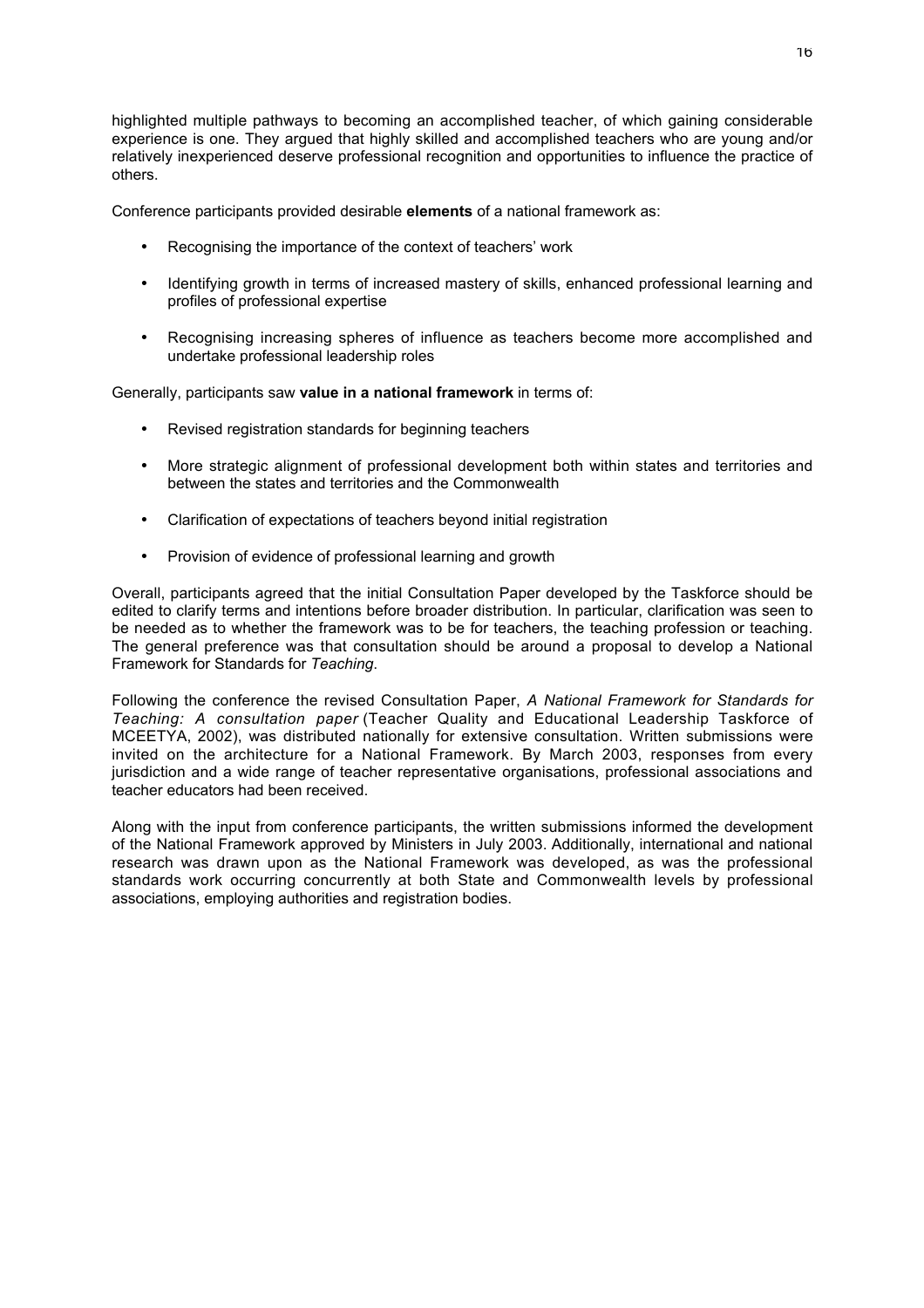# **APPENDIX 2: CURRENT STATE AND NATIONAL INITIATIVES**

Many groups at state and national levels are currently working on developing and implementing standards for the teaching profession, including professional associations, established and emerging teacher registration authorities, and employers. A brief overview of some of these activities follows. The standards and standards frameworks, which have been developed as part of these initiatives, have informed the development of the National Framework for Professional Standards for Teaching. The National Framework will guide and support this ongoing work.

The Australian College of Educators (http://www.austcolled.com.au) supported by the Commonwealth Department of Education, Science and Technology has played a major role in bringing together a large number of teacher, principal and school leader associations in two national forums aimed at developing a national collaborative approach to teacher standards, quality and professionalism:

- a National Meeting of Professional Educators in Canberra on 3-4 April 2002 (Report of a National Meeting of Professional Educators, 2002); and,
- a National Forum on Teacher Standards, Quality and Professionalism in Canberra on 26 May 2003 (Australian College of Educators for the Department of Education Science and Training, 2003).

ACE also convened a National Reference Group for Teacher Standards Quality and Professionalism of invited organisation representatives, which prepared a *National Statement from the Teaching Profession on Teacher Standards, Quality and Professionalism* (National Reference Group for Teacher Standards Quality and Professionalism, 2003). As part of that statement, principles for guiding standards were developed, stating that professional standards for teaching should:

- Be the responsibility of, and be owned by, the teaching profession in collaboration with key stakeholders;
- Be applied in the interests of learners, the profession and the public;
- Be firmly grounded in an accurate and comprehensive understanding of teachers' work;
- Provide a framework for teacher qualifications and registration;
- Recognise the value of both generic and subject-specific standards;
- Be clear to the profession and the wider community;
- Enhance the public perception of and esteem for teachers and their work;
- Promote teaching as a desirable career, thus contributing to recruitment;
- Focus on high-level capabilities and be described in terms of professional knowledge, understanding, skills and values;
- Promote engagement in professional learning throughout a teacherís career, allowing for different points of entry and re-entry to the profession;
- Acknowledge that context and resourcing will have an impact on implementation and sustainability; and,
- Acknowledge the responsibility of employers and the profession to establish conditions conducive to developing and maintaining profession-defined standards.

In addition, national subject associations have developed, with the assistance of Commonwealth ARC-SPIRT grants between 1999 and 2001, standards for accomplished teaching in English literacy, Mathematics and Science:

• *Standards for Teachers of English Language and Literacy in Australia* (Standards for Teachers of English Language and Literacy in Australia (STELLA), 2002).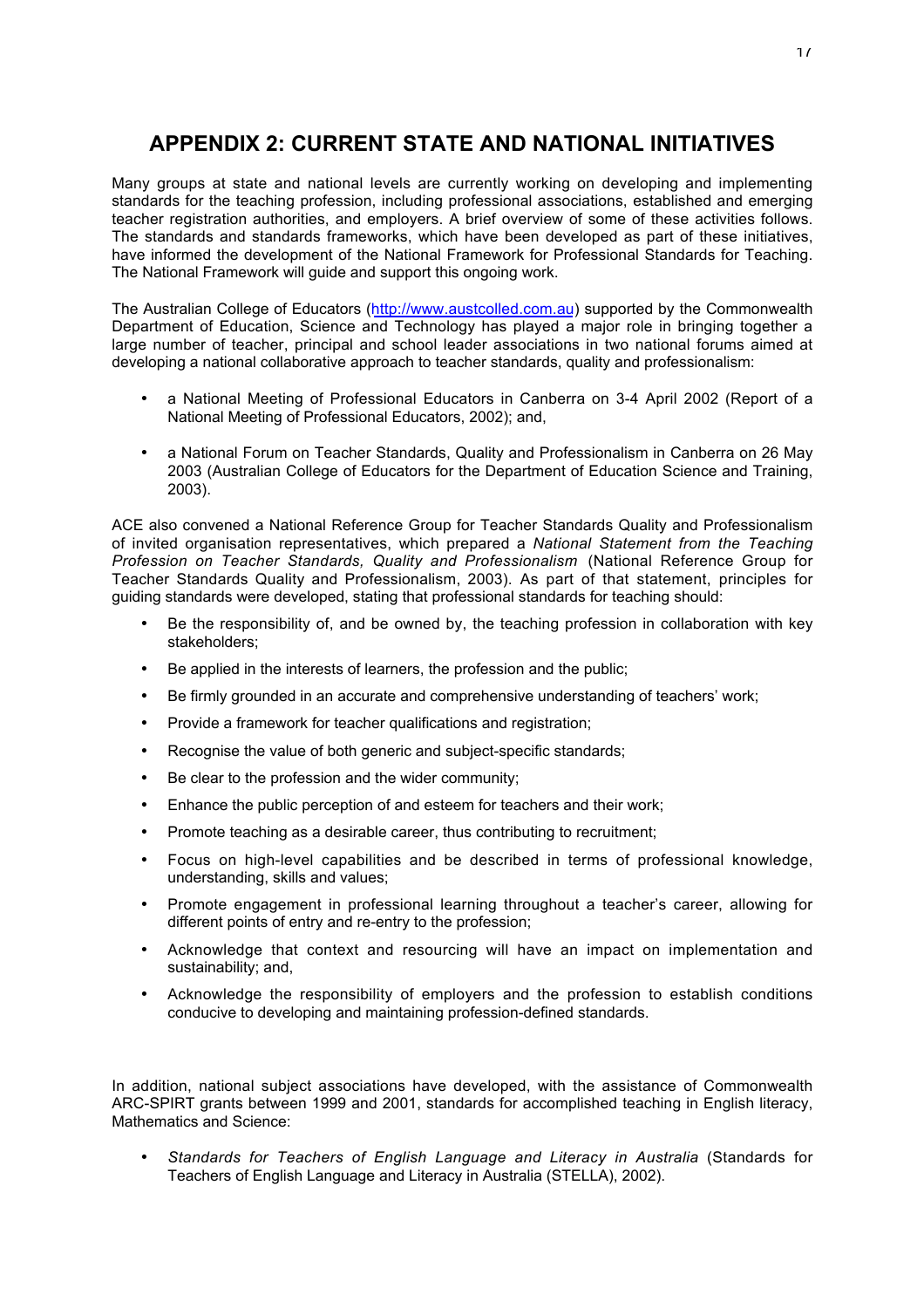- o Professional Knowledge
	- **EXECUTE:** Teachers know their students
	- **EXECUTE:** Teachers know their subject
	- **EXEC** Teachers know how students learn to be powerfully literate
- o Professional Practice
	- **EXEC** Teachers plan for effective learning
	- ! Teachers create and maintain a challenging learning environment
	- **EXE** Teachers assess and review student learning and plan for future learning
- o Professional Engagement
	- ! Teachers demonstrate commitment
	- Teachers continue to learn
	- ! Teachers are active members of the professional and wider community
- *Standards for Excellence in Teaching Mathematics in Australian Schools* (Australian Association of Mathematics Teachers, 2002).
	- o Professional knowledge
		- **EXECUTE EXECUTE:** Knowledge of students
		- ! Knowledge of mathematics
		- **EXEDED IS EXEDED EXE** Knowledge of students' learning of mathematics
	- o Professional attributes
		- Personal attributes
		- **EXEC** Personal professional development
		- ! Community responsibilities
	- o Professional practice
		- ! The learning environment
		- Planning for learning
		- Teaching in action
		- ! Assessment
- *National Professional Standards for Highly Accomplished Teachers of Science* (Australian Science Teachers Association, 2002). See Appendix 4.
	- A. Professional Knowledge

Highly accomplished teacher of science have an extensive knowledge of science, science education and students.

B. Professional Practice

Highly accomplished teachers of science work with their students to achieve high quality learning outcomes in science.

C. Professional Attributes

Highly accomplished teachers of science are reflective, committed to improvement and active members of their professional community.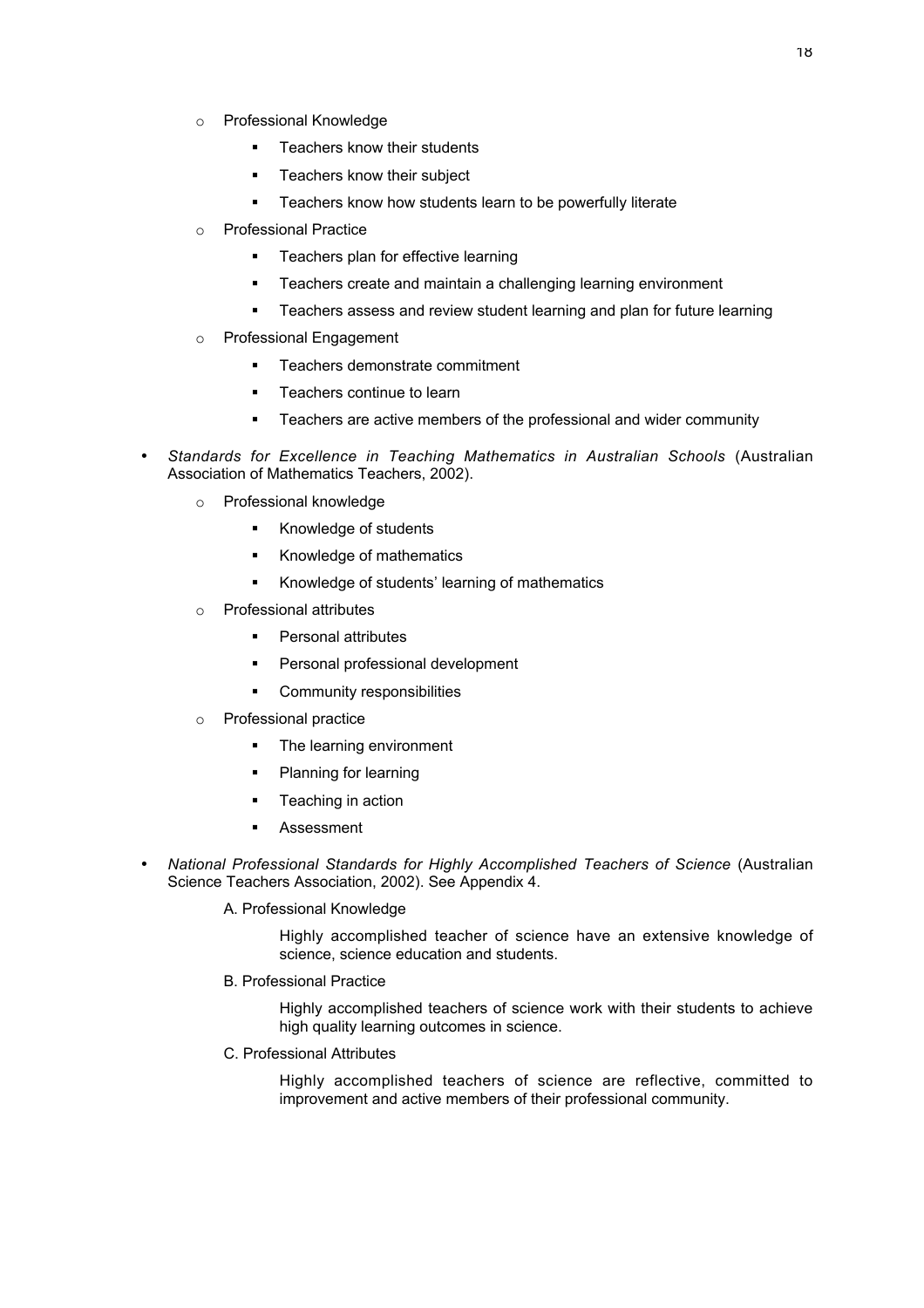Moreover, some State Boards of Teacher Registration, Colleges and Institutes of Teaching or Teachers with responsibility for regulating entry to the profession, are also considering professional standards. For example:

- *The Interim Committee for a NSW Institute of Teachers* (http://www.icit.nsw.edu.au/) was established to advise on the development of professional teaching standards, the accreditation of teachers against these standards, and the endorsement of teacher education programs. The Draft Professional Teaching Standards Framework incorporates seven *Elements* of professional practice:
	- 1. Teachers know their subject content and how to teach that content to their students
	- 2. Teachers know their students and how they learn
	- 3. Teachers plan, assess and report for effective learning
	- 4. Teachers communicate effectively with their students
	- 5. Teachers create and maintain safe and challenging learning environments through the use of classroom management skills
	- 6. Teachers continually improve their professional knowledge and practice
	- 7. Teachers are actively engaged members of their profession and the wider community

Specific *Aspects* are delineated for each *Element* in each of four *Key Stages* of teachersí careers:

- 1. Graduate Teacher;
- 2. Professional Competence;
- 3. Professional Accomplishment; and,
- 4. Professional Leadership.

• The *Victorian Institute of Teachers* (http://www.vit.vic.edu.au/) has responsibility for the registration of teachers, the development of professional standards and the accreditation of teacher education programs. VITís Standards of Professional Practice for Full Registration comprise domains and core elements.

Professional Knowledge -

- Teachers know how students learn and how to teach effectively
- Teachers know the content they teach
- Teachers know their students

Professional Practice -

- Teachers plan and assess for effective learning
- Teachers create and maintain safe and challenging learning environments
- Teachers use a range of teaching practices and resources to engage students in effective learning

Professional Engagement -

- Teachers reflect on, evaluate and improve their professional knowledge and practice
- Teachers are active members of their profession
- The *Queensland Board of Teacher Registration* (http://www.btr.qld.edu.au/) has developed Professional Standards for Teacher Education Graduates which are designed to ëserve as a measure of accountability of the readiness of graduating teacher for potentially fulfilling teaching careers. They indicate what graduating students will know, understand and be able to do as a result of their pre-service preparation<sup>7</sup> (Queensland Board of Teacher Registration, 2002, p.5).